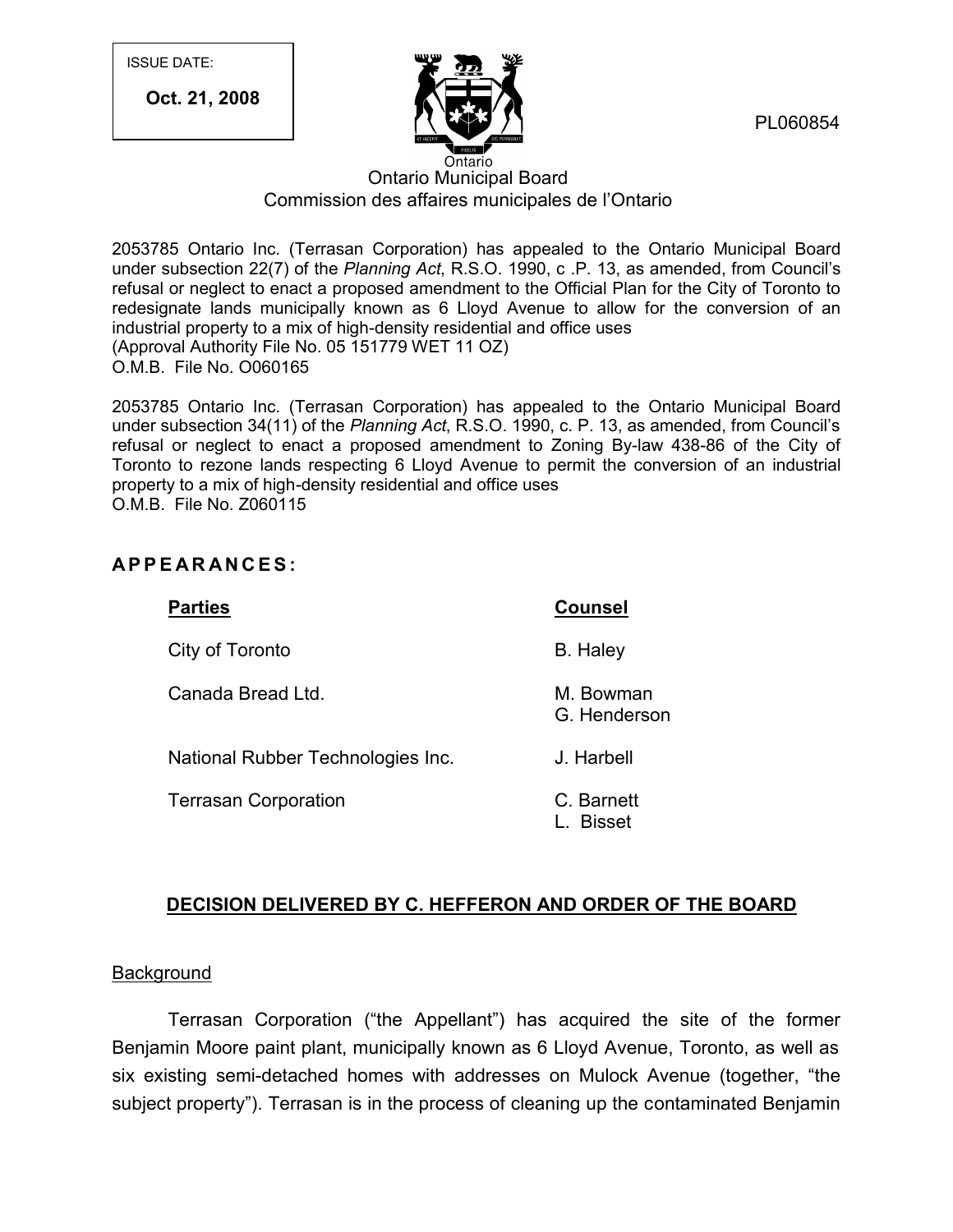Moore site and, after demolishing the six townhouses, proposes to redevelop the subject site with an 18-storey residential building with frontage on St. Clair Avenue West; a 21-storey residential building with frontage on Mulock Avenue; a 2-storey employment-use building with frontage on Lloyd Avenue and an above-ground parking structure serving all three of the buildings.

A total of 418 residential units and 2,300 square metres of office space are proposed for the site as well as the requisite number of parking spaces to serve them. A large outdoor amenity area is provided for the residents in a landscaped area located on top of the parking garage. The outdoor amenity area is to be protected from noise emanating from CN's MacTier Subdivision rail tracks by a 4.2 metre high sound attenuation wall.

The bulk of the subject lands are designated for Employment uses in the City of Toronto Official Plan ("Official Plan") and are zoned I-4 in the City of Toronto Zoning Bylaw 438-86 ("By-law"). Terrasan has appealed the February 2007 and September 2007 decisions of the

Council of the City of Toronto refusing its application to amend the Official Plan and the By-law in order to allow development of the two proposed residential towers and 2 storey office building on the subject site.

Terrasan's appeal is opposed by the City of Toronto, Canada Bread and National Rubber Technologies, Inc. (together, "the respondents"). The respondents co-operated with one another in presenting their case opposing the Terrasan proposal.

#### The Matter before the Board

Terrasan requests an amendment to the Official Plan to re-designate a part of the site from Employment uses to allow for its conversion to a mix of high density residential and office uses. It also requests an amendment to the By-law to permit conversion of the site from industrial (I-4) to a mix of high density residential and office uses.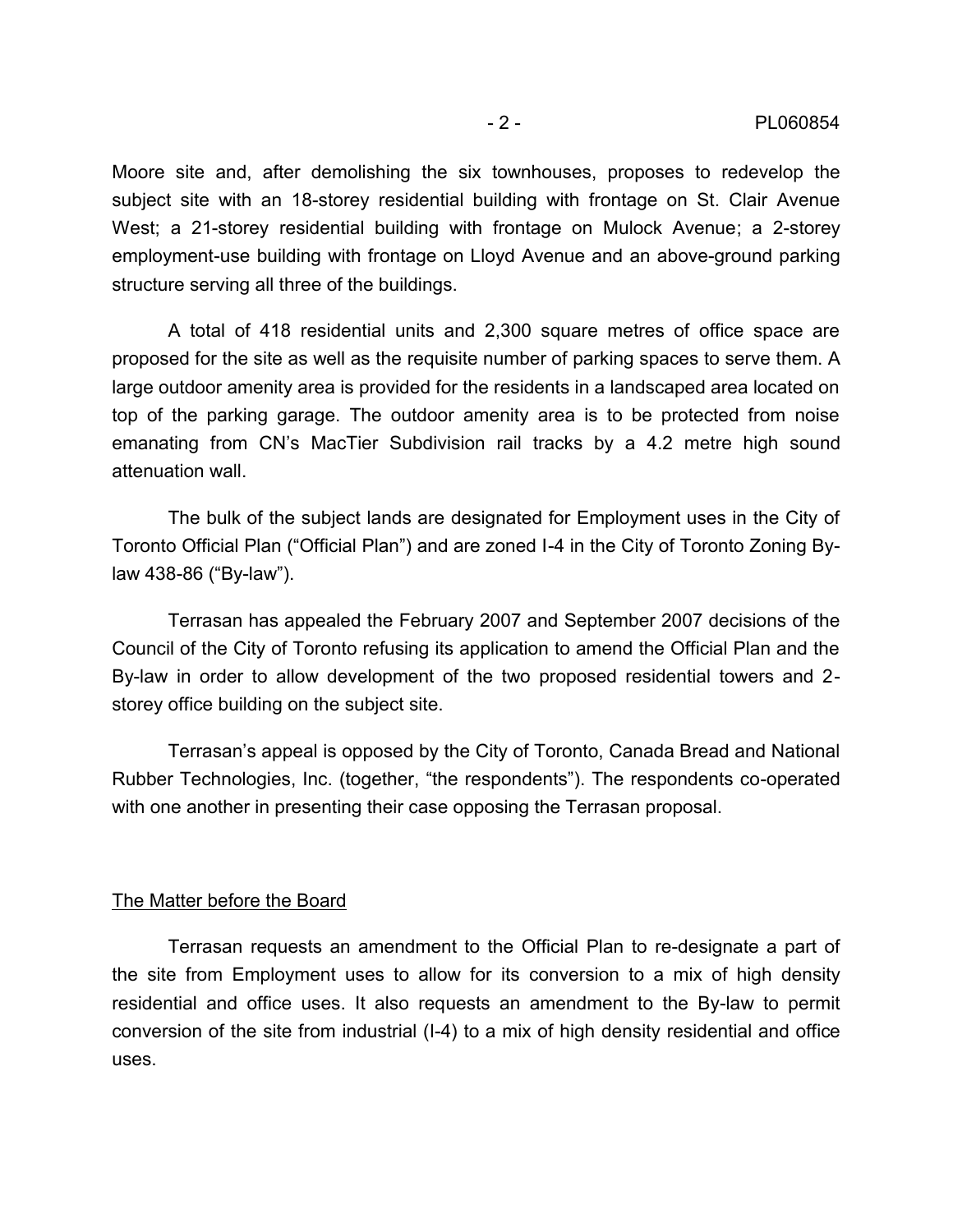Opposing the Terrasan application, the City of Toronto prefers the lands to continue to be used for employment purposes, including office and/or industrial. The other two respondents to this hearing, Canada Bread and National Rubber Technologies Inc. (NRT) also prefer the lands to continue to be used for employment, and strongly contend that high rise residential, such as Terrasan proposes, will lead to the demise of both their industries.

The subject lands are located at one end of what came to be variously referred to during the hearing as the "SE quadrant" or the "Cawthra Avenue sub-area", which is a triangular piece of land bounded on the south (the widest part) by Junction Road, on the west by Keele Street, on the north by St. Clair Avenue West, and on the east by the CN mainline rail tracks. It is something of an anomaly in Toronto since the area includes both very heavy industrial uses like NRT; a variety of other commercial industrial uses such as Topper Linen, International Cheese, various automotive repair shops: as well as an estimated 75 - 100 well-kept single family residences on tree lined interior streets. The 2 and 2 ½ storey residential dwellings range in age from six or seven years to more than 80 years. All of these uses – the commercial, industrial and low density residential are located in very close proximity to one another, and, as was pointed out by more than one of the expert witnesses, all appear to have found a way to co-exist harmoniously with one another.

The Cawthra Avenue Sub-area is part of the storied Junction/Stockyards triangle, which housed the slaughterhouses, the packing plants, oilseed crushing plants and the large scale bakeries that fed Toronto, as well as the rail yards and main lines that transported the food produced there to the rest of Ontario. It was noisy and smelly. People who lived in this neighbourhood in those days had little choice but to live near the family breadwinners' job, which was typically in one of the 24/7 food-producing operations in the area.

The change in the Junction/Stockyards area began in the late 1980s when Maple Leaf Foods closed both the stockyards as well as its food processing operations. By the mid-1990s, considerable pressure had mounted to use the former Stockyards site as a regional big-box centre, and the food processing plant for residential. By 2005, the conversion had been very near complete. By late summer, 2008, only the recently-sold Bunge oilseed crushing plant and a few of the smaller food processing operations on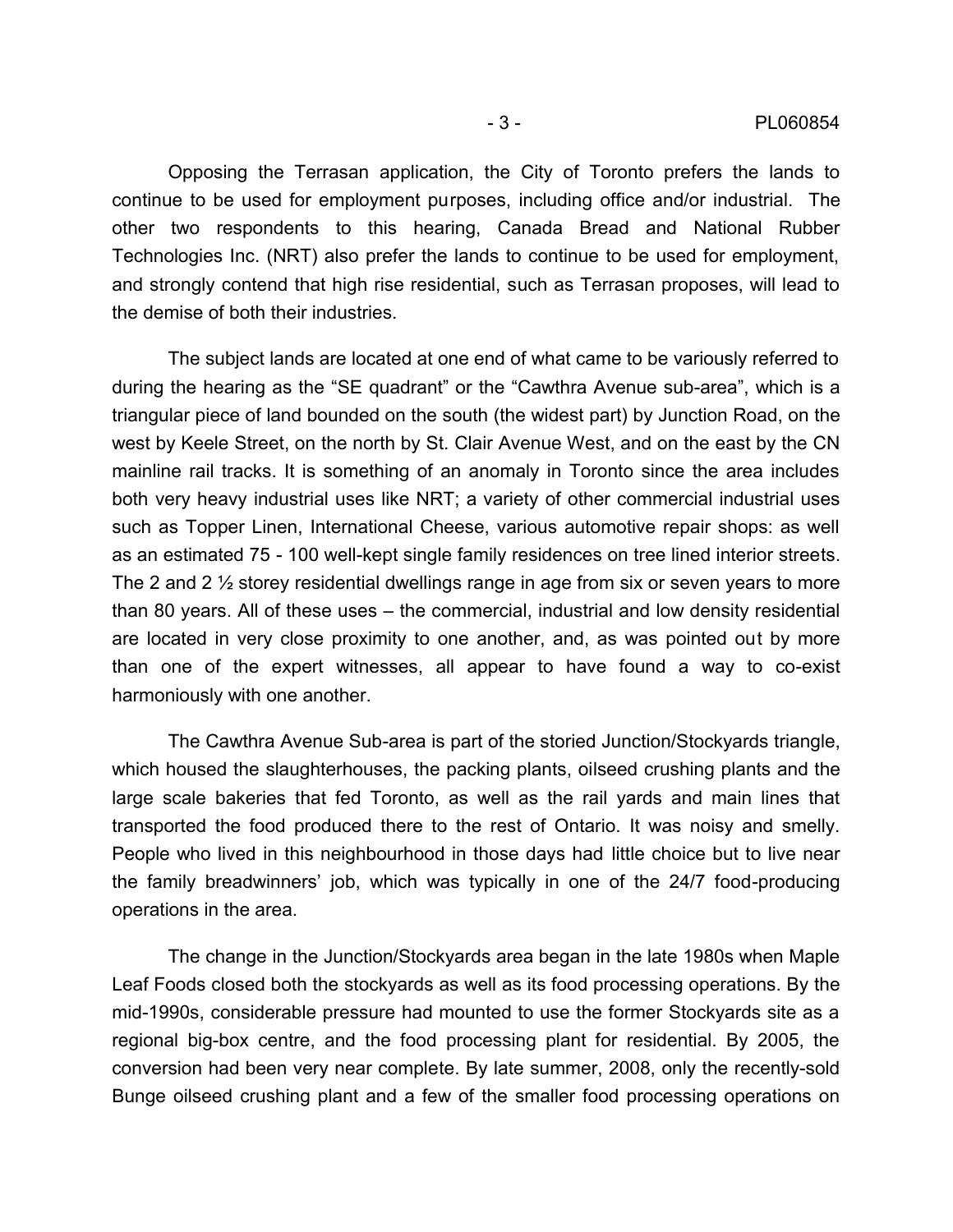the north side of St. Clair Avenue West still stand in this area. Some question remains as to whether the new owners of the Bunge plant intend to continue to operate it as an oilseed crusher or to demolish it.

### Procedural Matters

The original Issues List compiled by the parties comprised some 47 general issues, many of which included several sub-issues. Very early in the hearing, the Board requested that the parties re-organize this list so that the hearing could proceed in two phases. The first phase would deal with what the parties agreed was the "threshold" issue – that is, compliance with section 1.3.2 of the Provincial Policy Statement 2005 pertaining to the conversion of Employment lands – and the second phase with any other issues including the site plan matters.

While the Board was hearing evidence respecting the pure planning provisions under section 1.3.2 of the PPS, it was also hearing technical and engineering evidence as to the compatibility of the proposed development with existing development in the surrounding area. The compatibility issues concerned the potential adverse impact of the noise, odour and truck traffic generated by local industries – Canada Bread and National Rubber Technologies Inc., in particular – on the proposed high rise residential development.

What is noteworthy about this case is that the best interest of two of the three respondents, Canada Bread and NRT (the City of Toronto was the third respondent) clearly lay in their conclusively demonstrating to the Board that emissions generated as an integral part of their respective operations are likely to have an adverse impact on any high rise housing in the surrounding area.

Canada Bread and NRT argued that these emissions will inevitably trigger complaints from new residents of the tall buildings proposed; these complaints will result in Provincial Orders being issued under the provisions of the *Environmental Protection Act*. Both Canada Bread and NRT indicated they would not be able (either economically or from a practical engineering perspective) to comply with a Provincial Order by applying mitigation measures at source. This would oblige the Minister to shut down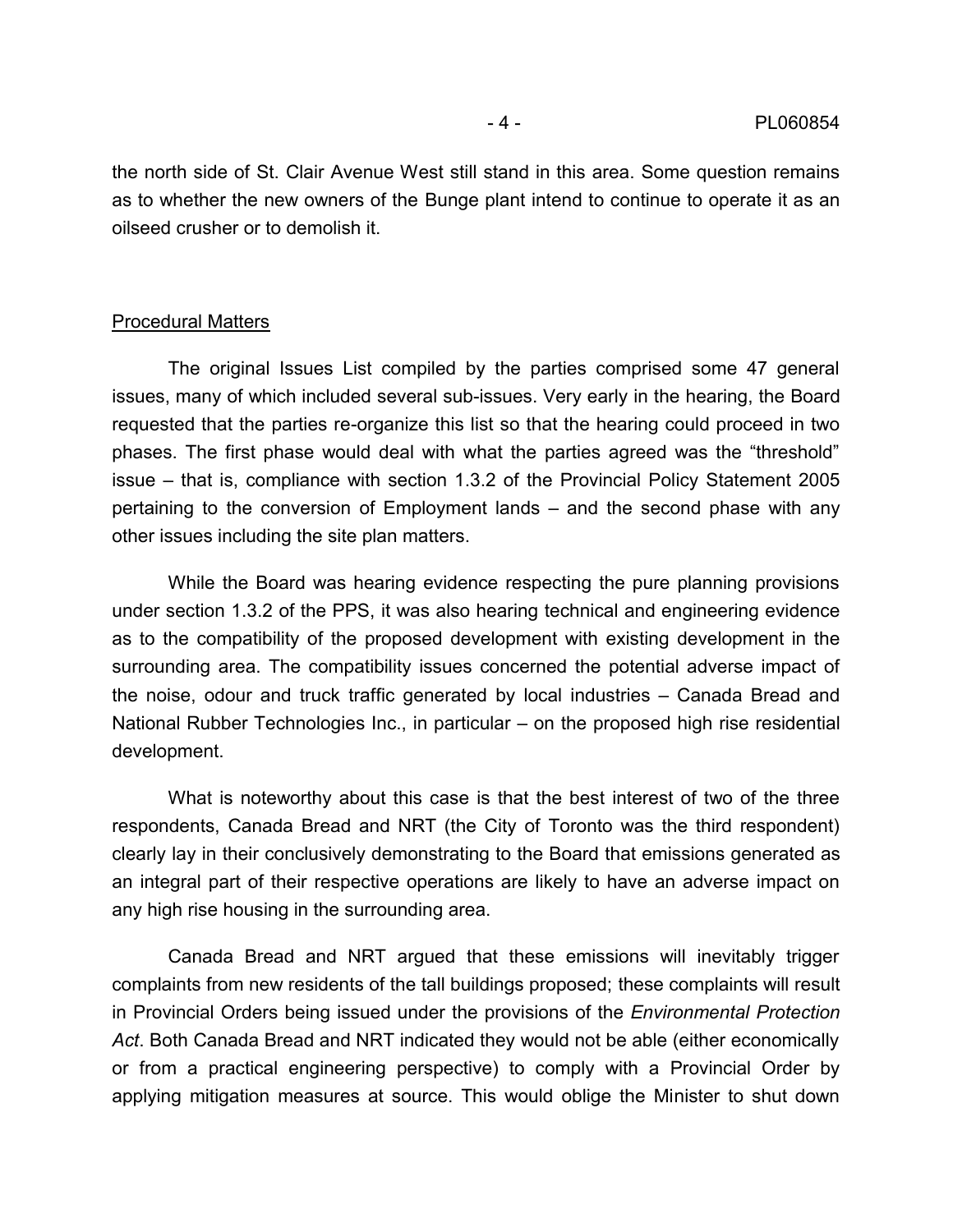their operations thereby, they contend, throwing "hundreds of well-paid unionized employees out of work". This prospect was one of the main concerns of the third respondent in this case - the City of Toronto - though certainly not the only concern.

## Expert Witnesses

During the 41 days the Board sat, no members of the community attended; nor were there any participants to the hearing. The Board received 124 exhibits, and took the testimony of 22 expert witnesses:

## For the Appellant – Terrasan Ltd.

Douglas Annand, principal with urbanMetrics, was qualified to give opinion evidence on land economics.

Stephen Armstrong, principal with Armstrong, Hunter, was qualified to give opinion evidence on land use planning.

Berardo Graziani, principal with Graziani + Corozza Architects, Inc. was qualified to give opinion evidence on urban design and architecture.

Terry Wallace, professional engineer with LEA, was qualified to give opinion evidence on traffic.

Coleen Fitzgerald-Hubble, professional engineer with RWDI Air, was qualified to give opinion evidence on odour.

Alan Mihalj, a professional engineer with MMM Ltd., was qualified to give opinion evidence on acoustical engineering and noise.

## For the City of Toronto

Luisa Galli was qualified to give opinion evidence on land use planning.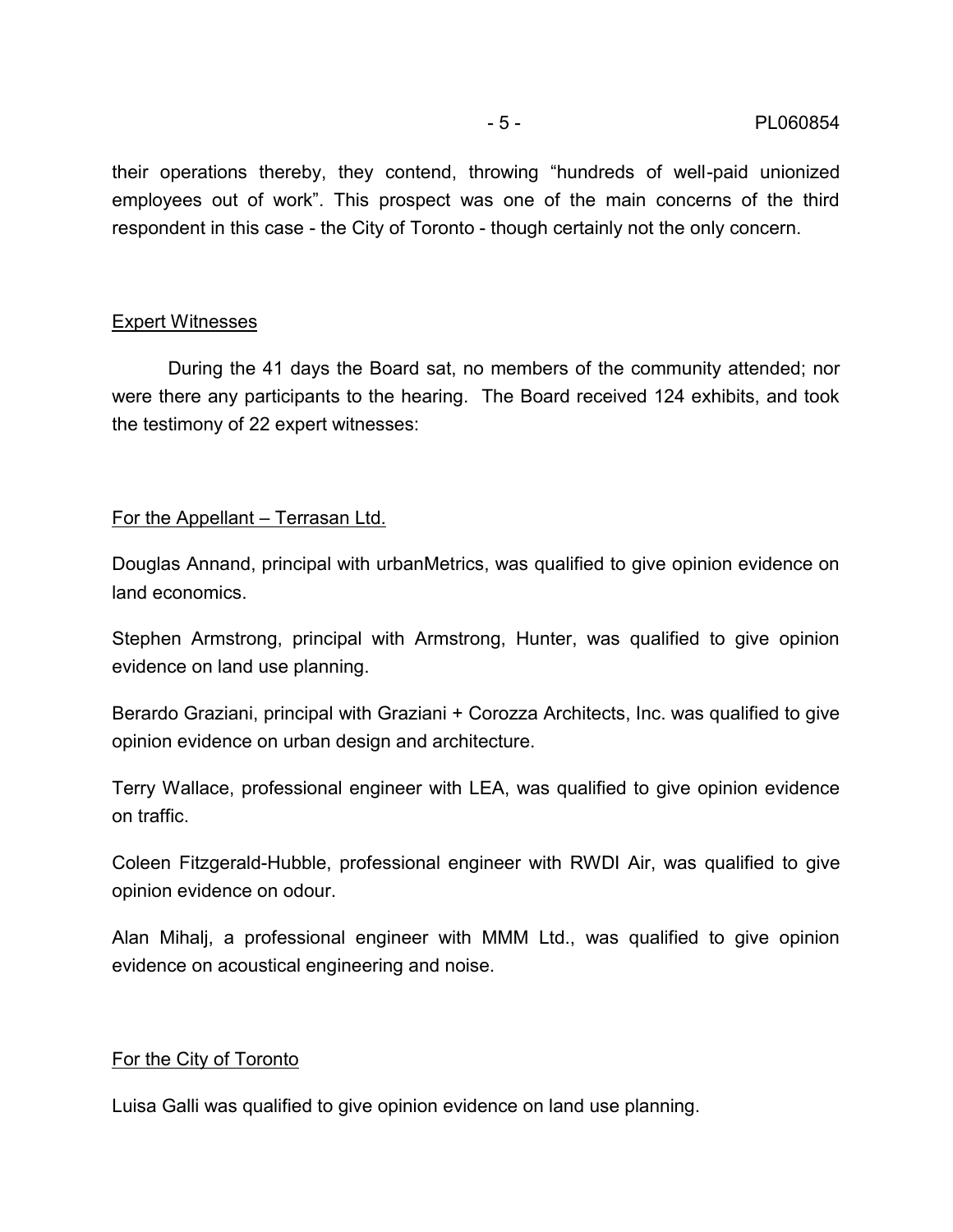Emilia Floro was qualified to give opinion evidence on urban design.

Michael Wright is project manager in the Policy and Research Section of City of Toronto Planning. He was qualified to give opinion evidence on land use planning, as well as population, household and employment projections.

Kyle Benham is Director of Business Development and Retention with City of Toronto's Economic Development Division. He was qualified to give opinion evidence on land use planning and economic development.

Joe Tomeselli, a professional engineer with Golders Associates Ltd., was qualified to give opinion evidence on acoustical engineering and noise.

Martin Rawlings, a professional engineer with Golder Associates Ltd., was qualified to give opinion evidence on air quality and odour.

## For Canada Bread

Russell Mathew, a professional planner with Hemson Consulting Ltd., was qualified to give opinion evidence on land use economics and land use planning.

Barry Morrison, a professional planner, was qualified to give opinion evidence on land use planning.

Ray Bacquie, PEng, was qualified to give opinion evidence on traffic.

Paul Geisberger, PEng, Pinchin Environmental was qualified to give opinion evidence on odour.

Dr. Werner Richarz, PEng, from Aercoustics Engineering Limited (which was retained by Pinchin Environmental) was qualified to give opinion evidence on acoustical engineering and noise.

Rino Liberatore is production manager of Canada Bread's Cawthra Avenue bakery.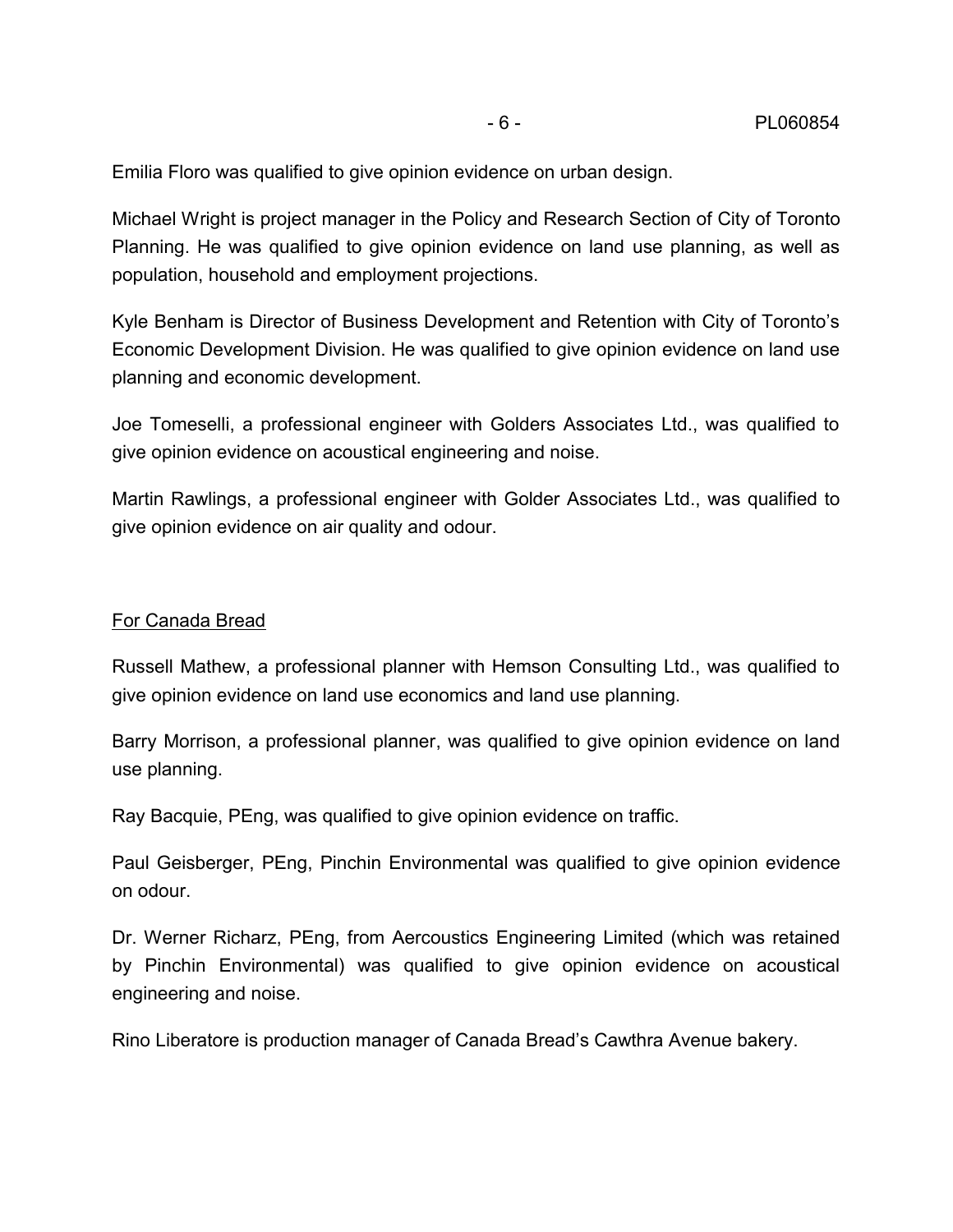## For National Rubber Technologies Inc.

Paul Complin, a professional engineer with Ortech Environmental, was qualified to give opinion evidence on odour.

David Butler was qualified to give opinion evidence on land use planning.

Greg Bavington, a professional engineer, is the president and CEO of National Rubber Technologies, Inc.

## Province of Ontario

Doris Dumais is director, Approvals Program, Environmental Assessment and Approvals Branch, Ministry of the Environment. Ms Dumais presented opinion evidence on the Certificate of Approvals process in Ontario.

## Applicable Statutory Documents

The *Planning Act*, as amended Provincial Policy Statement (2005) City of Toronto Official Plan City of Toronto Zoning By-law 438-86

The parties jointly submitted that the *Places to Grow Act* does not apply as the original development application is prior to the day on which the Act came into force. The Board concurred.

## Summary of Board's Findings

Having considered all of the evidence presented, and having regard for matters of Provincial interest as well as the decision of City Council, the Board finds the proposal and resulting proposed amendments to the City of Toronto Official Plan (Official Plan) and Zoning By-law 438- 86 (By-law) are not consistent with the Provincial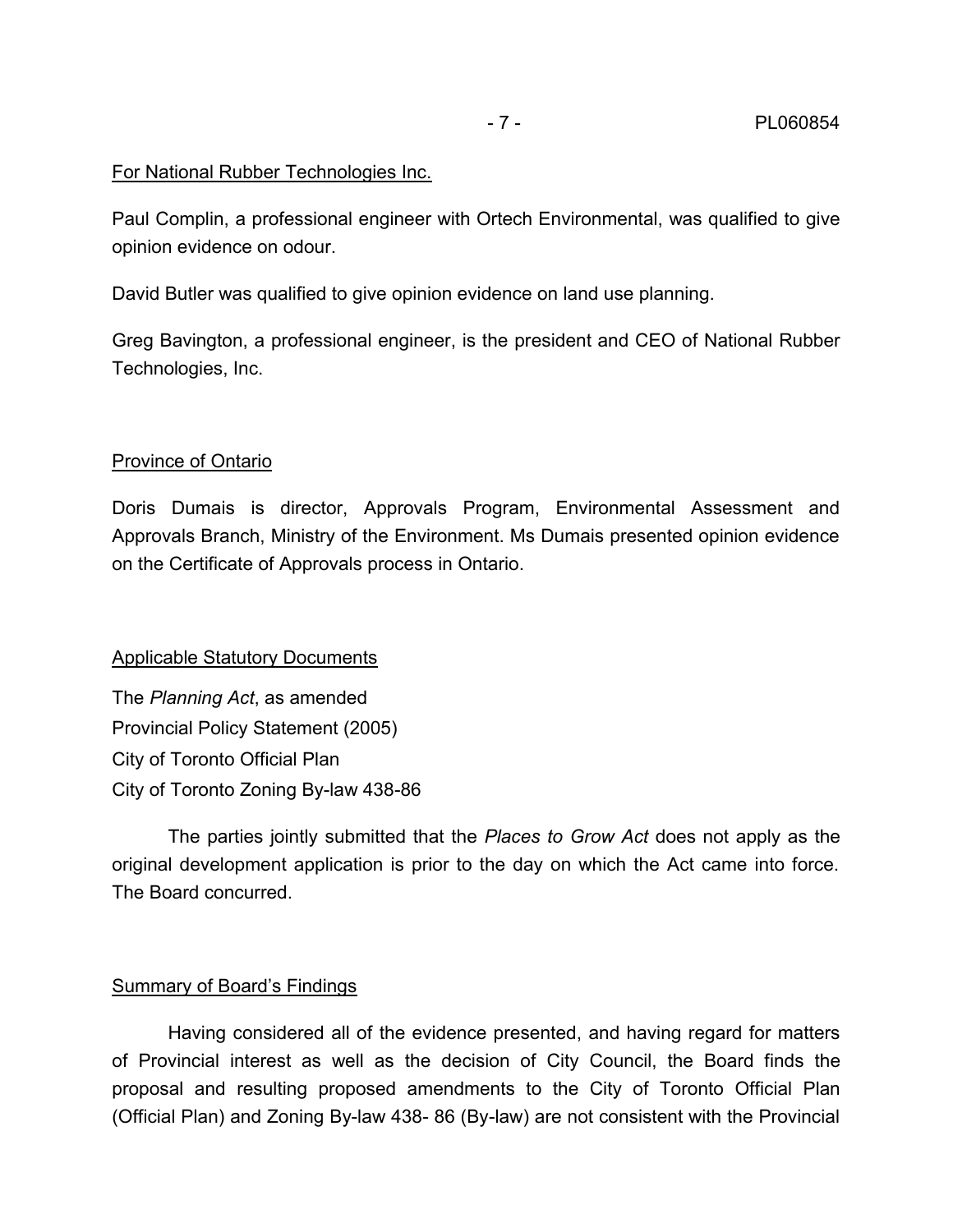Policy Statement (PPS), and do not conform to the overall intent and purpose of either the Official Plan or the By-law. The proposal does not represent good planning, and is not in the overall public interest of the community as required by sections 1.1 and 2.0 of the *Planning Act*.<br>The Board's reasons follow.

#### Official Plan Compliance

Ms L. Galli, who was qualified to give opinion evidence on land use planning, explained that at least two applications for conversion of the site had previously been considered and subsequently refused by the City of Toronto planning authorities. She reminded the Board that one of the purposes of the *Planning Act* (section 1.1.f) is to:

Recognize the decision-making authority and accountability of municipal councils in planning.

Underpinning Terrasan's planning case is Mr. Armstrong's contention that the Official Plan makes a distinction between employment *districts* and employment *areas* when a development application is being considered. Relying on the land use planning opinion of Mr. Armstrong, Mr. Annand, who was qualified as a land economist, argued for the Appellant that the proposal does not constitute a conversion of lands that the City really intends as "untouchable" (sic). Only the lands within employment Districts (as identified in Map 2 of the Official Plan) should be thought of as being lands that the City must retain for future employment growth and should be therefore considered ineligible for conversion.

In his testimony, Mr. Armstrong maintained that it is the intent and purpose of the Official Plan (read as a whole) that all of the relevant policies in the Official Plan should be balanced against one another in order to realize the vision for the City as it is planned to exist in the future. The guiding principles to achieve this vision are contained in Chapter One, which refers to the need to seek balance and to make effective use of the existing (physical and social) infrastructure, including mass transit. One of the preferred strategies for development is the "mixed use" formula. Mr. Armstrong argued that the Terrasan proposal touches all these bases.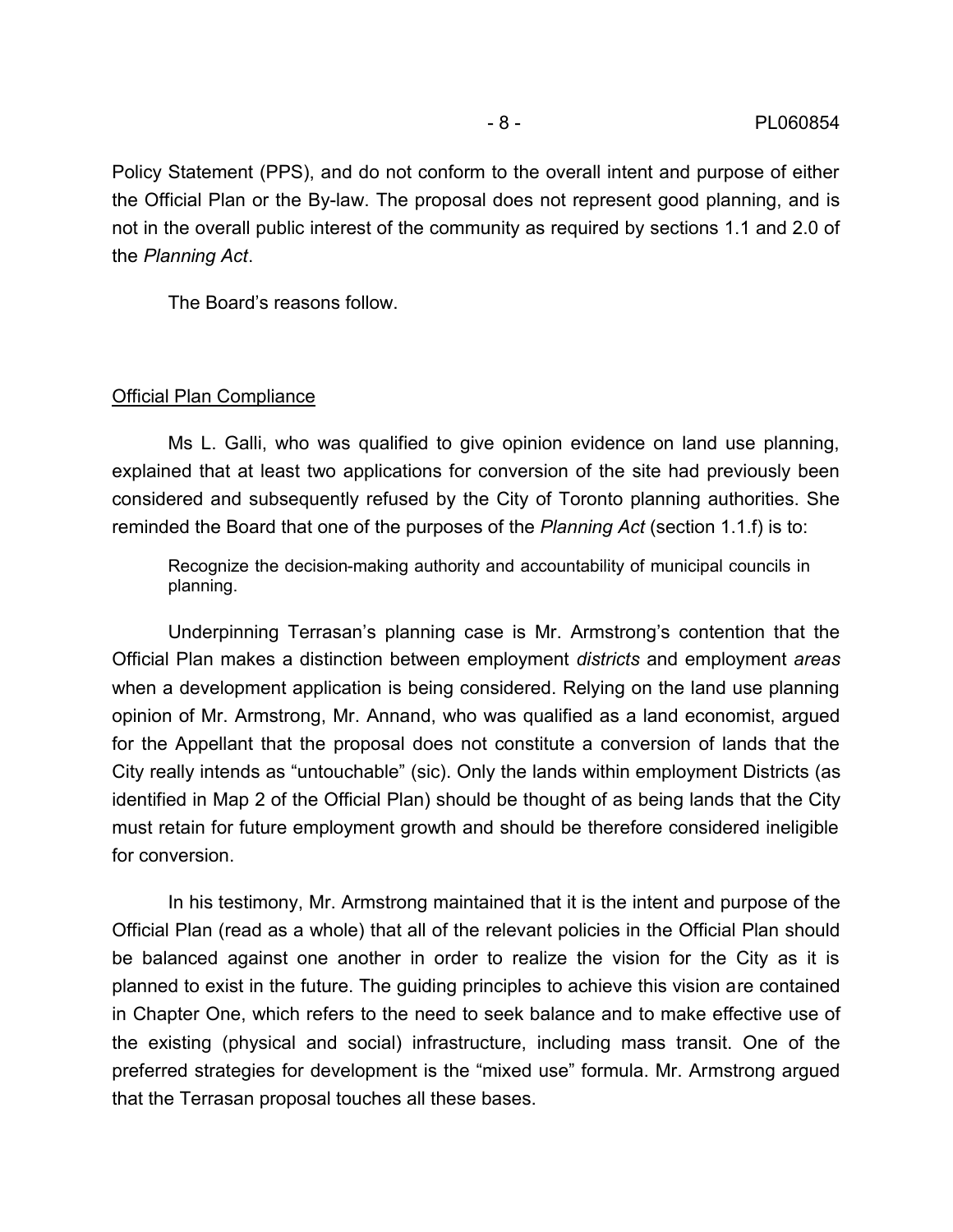Disputing the conclusions of Mr. Armstrong, each of the respondents' expert land use planning witnesses in turn (Ms Galli, Mr. Wright, Mr. Benham, Mr. Morrison, and Mr. Butler) at some point in their testimony charged that the distinction between employment Districts and employment Areas is either spurious or, at best, irrelevant to the intent and purpose of the Official Plan. They agreed that Districts and Areas are both considered "untouchable" under the Official Plan – the proof being that no conversion policy even exists in the Official Plan. This "silent policy" (the term used by Mr. Barnett, counsel for Terrasan) effectively precludes, according to Ms Galli, any discussion of conversion. It represents, she maintains, conclusive proof that City Council had (and continues to have) absolutely no intention of permitting conversion of lands within employment Districts *or* Areas.

The Board finds the argument of the respondents' planning witnesses to be persuasive on this point. No reasons satisfactory to the Board were adduced by Mr. Armstrong and Mr. Annand that this distinction was ever more than a creative attempt to avoid coming to grips with the issue of conversion. Even though it was agreed among the parties that no testimony will be heard on the Growth Plan for the Greater Golden Horseshoe ("Growth Plan"), the Board has taken note that no distinction between employment Areas and Districts is made in section 2.2.6, which deals with Employment Lands. The Places to Grow Act and the Growth Plan are instructive as they represent the latest Provincial thinking on the question of the conversion of employment lands.

Mr. Annand drew the Board's attention to the draft St. Clair Avenue West Avenue Study that has been prepared by the consulting firm, Office for Urbanism. This draft "designates" the subject site as "Mixed Use" and indicates that redevelopment of the Terrasan site for mixed uses could lead to similar development not only on the car wash site immediately west of Mulock Street at the corner of St. Clair Avenue West and Keele Street, but also on the stretch along the east side of Keele Street between Lloyd Avenue and Junction Road. The Appellant did not call any witnesses from Office for Urbanism to testify in support of this study.

Mr. Annand then pointed to the extensive new residential development that has already occurred opposite the subject property north of St. Clair Avenue West on the former Maple Leaf Foods site and other nearby sites. He also referenced the successful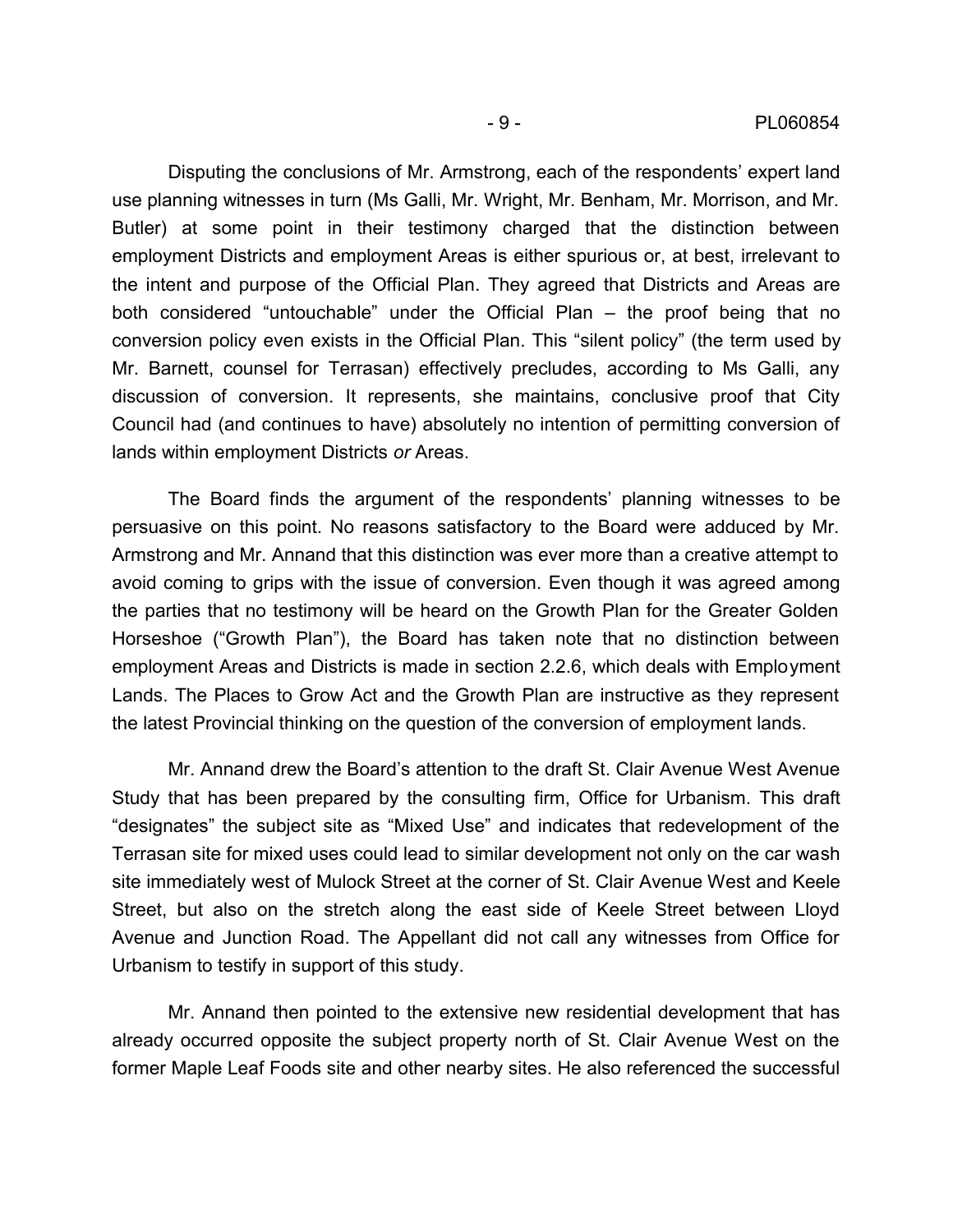power centre on the former Stockyards lands to prove his thesis that the entire area is in "transition" from the industrial uses that once prevailed.

Mr. Annand also told the Board that he had inferred from conversations with Mr. J. Helik, of the City of Toronto Planning Department that Mr. Helik generally supported Terrasan's initial application. (Mr. Annand references these discussions in a letter to Mr. Armstrong in Exhibit 16, Tab C, page 1, para 3). Mr. Annand said that if Mr. Armstrong and he had not been given more than just faint hope that the proposal might in the future be supported, they would never have encouraged Terrasan to continue in its attempt to secure development approval.

Ms Galli rejected the testimony of both Mr. Annand and Mr. Armstrong respecting the position of Mr. Helik and the City Planning Department on the subject property. She told the Board that the Office for Urbanism study referenced by Mr. Annand has been in a state of limbo for months. She also offered a number of reasons why this study would "never in its present state" be adopted by Council. She maintained that since the conversion of the Maple Leaf Foods plant and the Stockyards site was allowed, Planning Staff have had a complete change of heart, and have realized the long term implications of those conversions. Because of the impact of those conversions, Planning Staff have no intention of allowing the Cawthra Avenue Sub-area to go the same way.

She also maintains that there is nothing in the correspondence from the City Planning Department that suggests either explicit or tacit support for the Terrasan proposal, and that if Mr. Annand and Mr. Armstrong inferred that support, there was no reason for doing do.

On the question of the City's intentions regarding the future of the whole Junction/Stockyards area, the Board finds the testimony of Ms Galli to be the more persuasive. The fact is that no authorized "Avenues Study" for that part of St. Clair Avenue West has ever been adopted by Council. The Board finds that the Office for Urbanism study was never completed and has little probative value in this hearing.

Respecting the position of the City Planning Department on the Terrasan proposal, the Board finds the testimony of Ms Galli, who is a senior official in the City Planning Department, to be credible. The Board accepts her evidence that, from the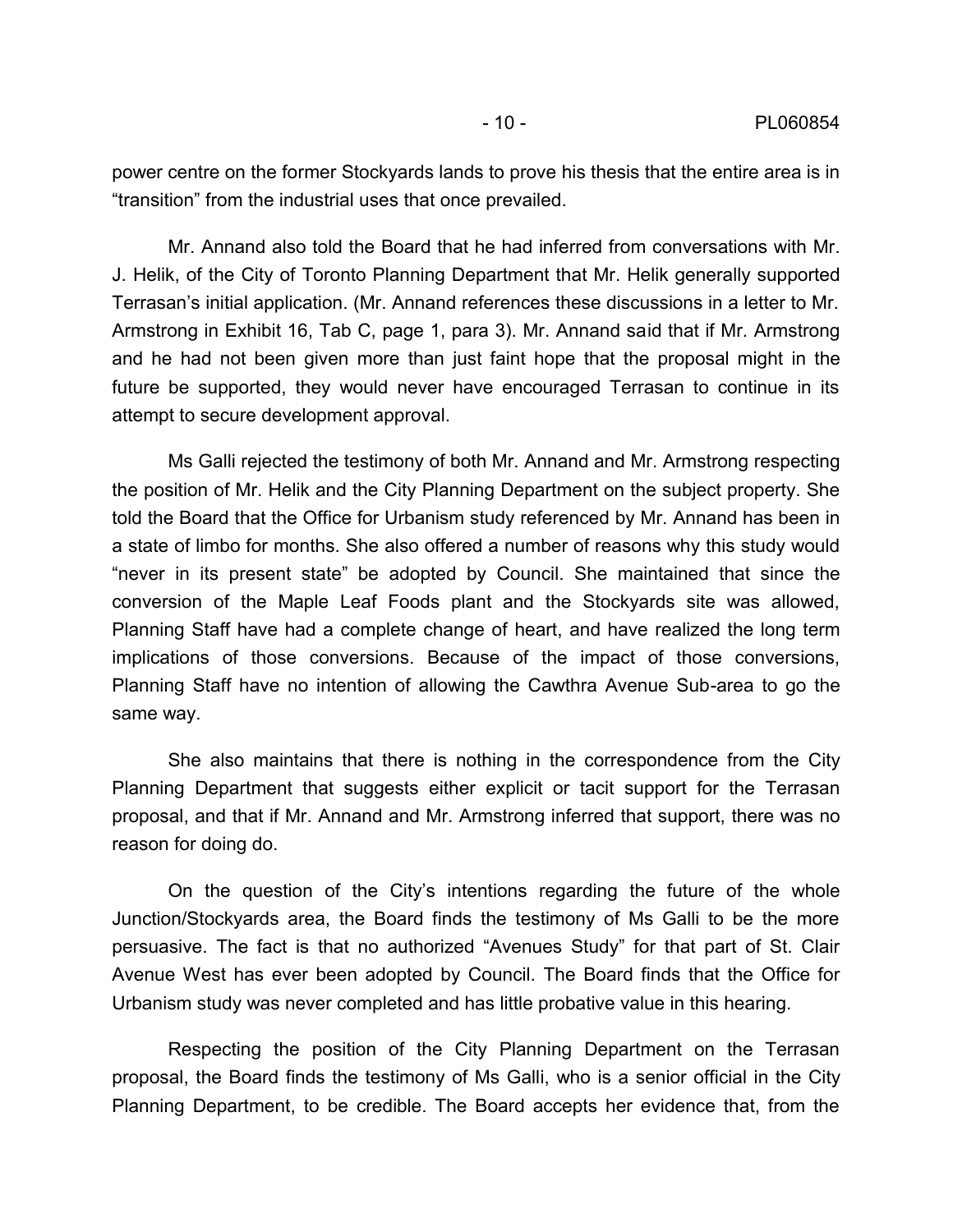Planning Department's standpoint, the City had never offered to Mr. Armstrong and Mr. Annand that the Terrasan site was a candidate for conversion to high density residential development.

### Zoning By-law Issue

Ms Galli took the Board to the City of Toronto Zoning By-law 438-86 to show that the existing zoning on the subject property conforms to its Official Plan designation. The Terrasan site is designated for employment uses and zoned I-4 D-7. This category permits the heaviest industrial uses found in Toronto, including asphalt batching and cement plants as well as recycling yards (Exhibit 3, Tab 10, section 9). She explained that finding sites on which these important uses would be allowed is almost impossible today in the mature areas of Toronto. She also pointed out that the site is an ideal size for uses like asphalt or cement plants. And because it is located with easy and convenient arterial road access to virtually the entire GTA, it would be much in demand for such uses. The D7 density, which permits seven times lot coverage for employment uses only, is another unusual but highly desirable property of the site.

The Board heard that while the Official Plan considered as a whole can inform the reader of Council's intent for a given area for the next few years, the zoning on any given parcel of land in Toronto details what you are permitted to do with it right now. This, the Board was told, indicates that a request for a zoning change wi**ll** not be granted before serious thought had been given to the implications of such a change. Residential uses are expressly forbidden in Industrial Zones under City of Toronto Zoning By-law 438-86. The Board finds that the By-law permits employment uses only on the subject site, and not residential.

#### Urban Design Issue

Terrasan's architect for the proposed development is Mr. B. Graziani of Graziani + Corrazo. Mr. Graziani walked the Board through his design in order to demonstrate how the tall building he has proposed, in his words, "not only represents good design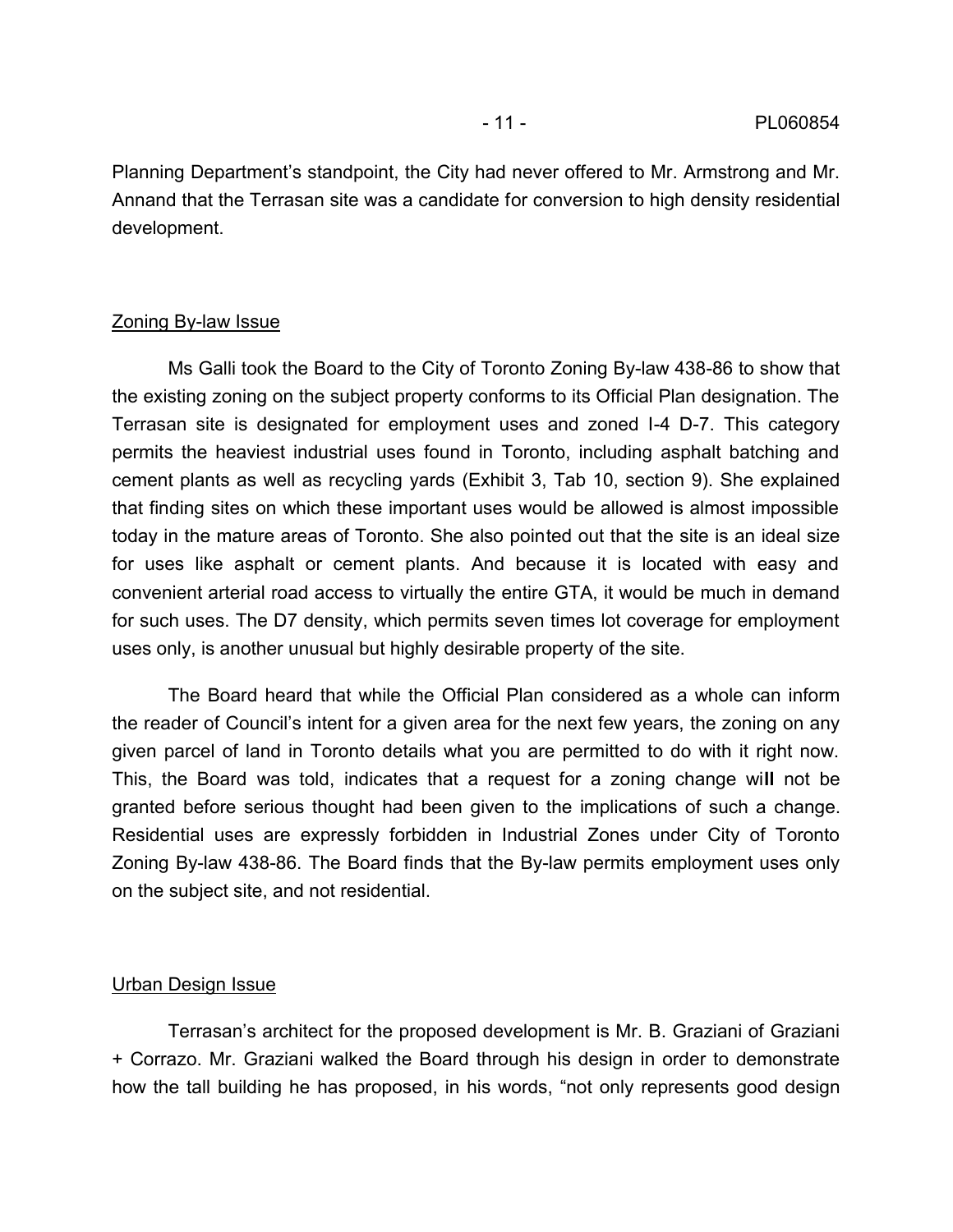and fits with the local streetscape, but also stimulates positive change in the area while not adversely impacting the existing employment uses".

He pointed out that the scale is pedestrian friendly at the street level, and minimizes shadow impact while providing an appropriate transition to the surrounding low rise residential. The design also highlights nearby sites that are appropriate for intensification, including the corner car wash site.

He told the Board that his design concentrates the tallest parts of the proposed buildings in the centre of the site. A stepping down to the existing neighbourhood, complies with both the City's design guidelines and its Official Plan policies regarding tall buildings (Exhibit 3, Tab 11). He also told the Board that the 2-storey street front dwelling units along Mulock Avenue and St. Clair Avenue West "reinforce the pedestrian scale" and, because all of these units will have their own individual entrances to the street, will also "animate the adjacent street edges."

He indicated that parking and vehicular access points are organized in covered areas under the buildings in order to minimize their impact on the surrounding properties. The elevated parking structure also serves as protection against possible train derailment.

This design, he further contends, is consistent with the vision for the subject property proposed by Office for Urbanism, the consulting firm preparing the St. Clair Avenue West Study. The northerly portion of the site, along St. Clair Avenue West, is identified in the Official Plan as part of an "Avenue" where "taller and denser" development is appropriate. In Mr. Armstrong's interpretation of the Official Plan, "mixed use" developments are directed to sites like the subject property.

Mr. Graziani's evidence was critically analysed by Ms E. Floro, who was qualified by the Board to give opinion evidence on urban design. Ms Floro pointed to the retaining wall to prove her point that "extraordinary" design measures are needed to protect residents from the possibility of conflict with trains using the CN tracks. She also included the sealed windows and closed balconies proposed for the towers among the "extraordinary" design elements needed. If such measures are necessary to provide minimal protection to future residents of the towers, she concluded, the site is obviously not suitable for residential uses.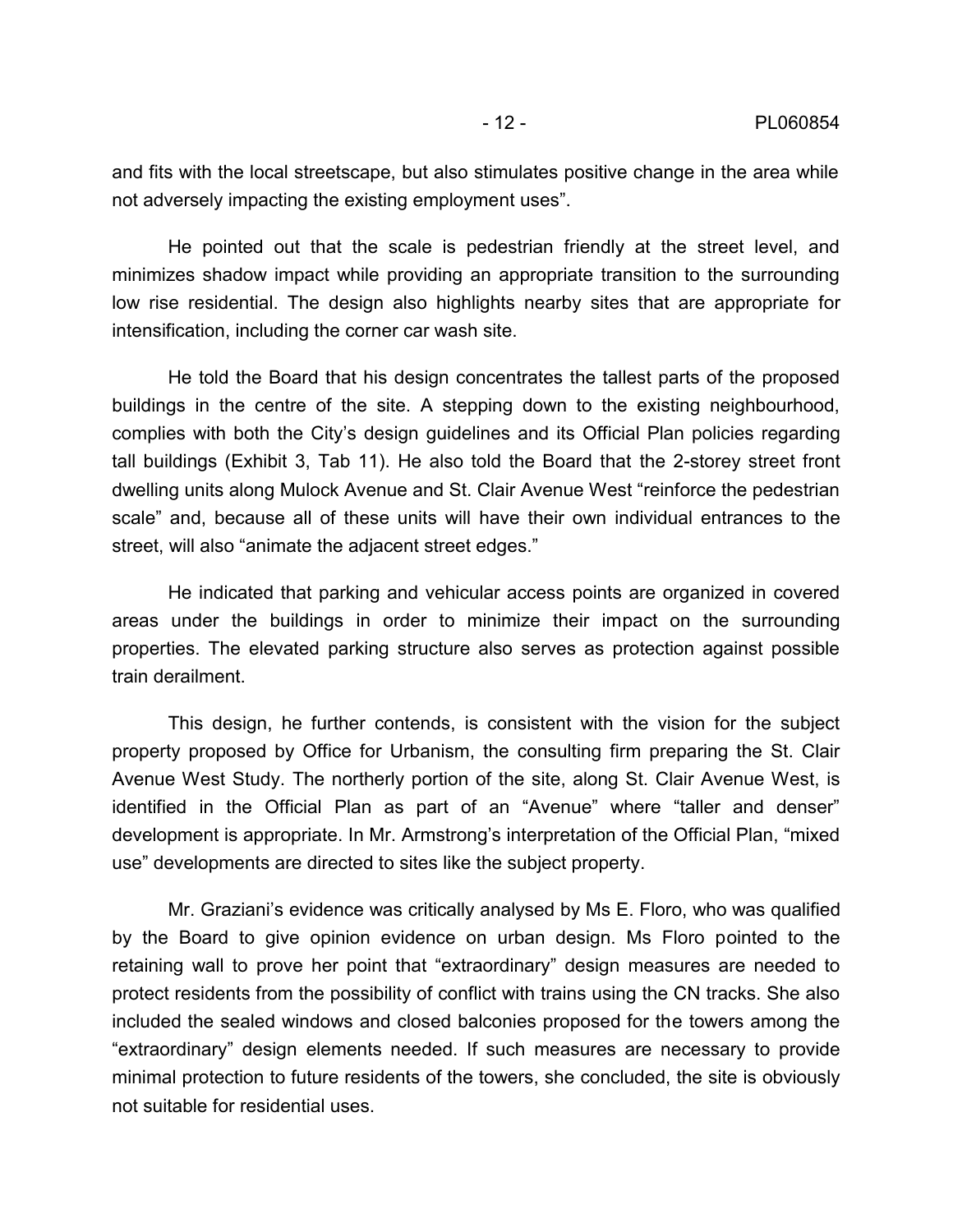The Board finds the testimony of Ms Floro to be more pertinent to the present situation and adopts her opinion evidence that the proposed high rise towers are not compatible with the surrounding industrial uses. And it is their compatibility with those nearby industrial uses, particularly NRT, that is, at the end of the day, perhaps the key issue in this hearing.

After consideration of all the testimony on the local level land use questions, the Board prefers the evidence of the City's planning witnesses over that of Terrasan's. It finds that for the reasons noted above the Terrasan proposal does not comply either with the intent and purpose of the Official Plan or with the intent and purpose of the Bylaw for the area.

The Board also attaches significant weight to Ms Galli's planning opinion and finds that Council policy today is to support employment uses on the subject property while resisting further conversions in the area. Evidence of this is found in Council's repeated refusal to permit high density residential development on the subject lands.

## Provincial Policy Issues

Many of the issues in the original Issues List that are not addressed in this decision are matters that the Board, with the consent of the parties, concluded could be more efficiently determined in a second phase of the hearing once the primary questions pertaining to the appropriate future re-use of the subject lands are answered.

The fundamental disagreement between the respondents, on the one hand, and Terrasan, on the other, comprises two parts. The first concerns whether the proposed mixed use development constitutes an appropriate re-use of the subject site given the Provincial Planning Policy directions. The second area of disagreement has two parts:

 i) Are the proposed high rise residential towers compatible with the surrounding land uses?

ii) Do these towers create an acceptable living environment for their inhabitants?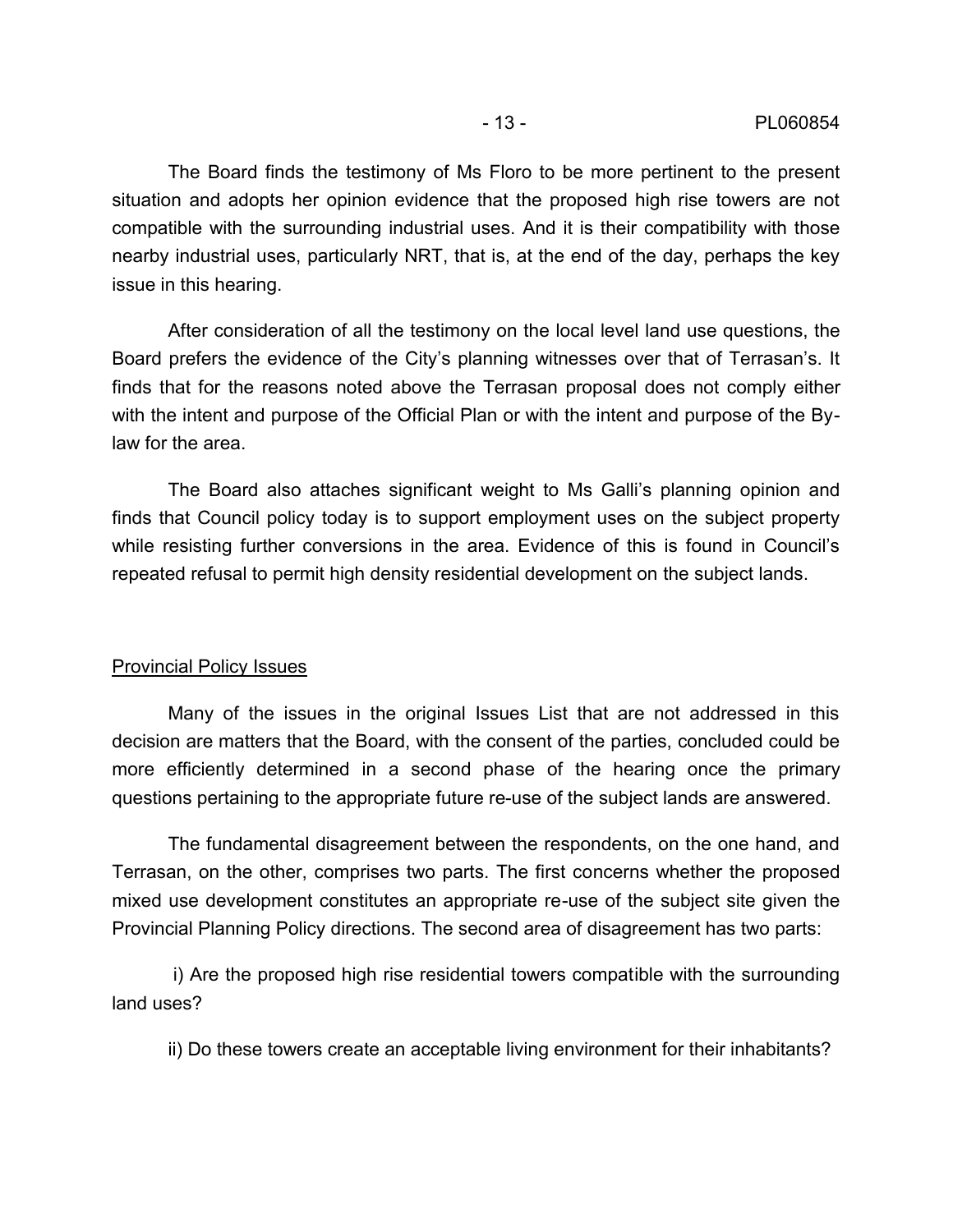The Board considers these to be the central issues to be resolved in this hearing. It recognizes that in addition to the tests contained in section 1.3.2 of the PPS, the proposal must be found to be consistent with the PPS as a whole. The Board is aware that in order to establish whether the proposed development constitutes good planning and is in the public interest, the evidence must satisfy the test of reasonableness.

## The Threshold Issue

The primary issue at this hearing was whether the proposed development represents a permitted conversion of employment lands. Very soon into the hearing, it became clear to the parties that this was also the "threshold" issue, and it was agreed that if it could *not* be demonstrated that this threshold had been successfully crossed, the Appellant would have failed to make its case and, as the parties had agreed, the hearing would be over. If on the other hand, it was demonstrated that the threshold had been surmounted, the hearing could continue to a second phase in which the other issues raised initially, including those pertaining to design and site planning, would be considered.

Section 1.3.2 of the Provincial Policy Statement 2005 (PPS) reads:

Planning authorities may permit conversion of lands within *employment areas* to non-employment uses through a *comprehensive review*, only where it has been demonstrated that the land is not required for employment purposes over the long term and that there is a need for the conversion.

Before a conversion of lands from employment to residential uses is permitted, therefore, three tests set down in section 1.3.2 of the PPS must be met. The first test is whether the lands are needed for employment uses; the second is whether they are needed for residential uses; and the third is whether the required "comprehensive review" has been completed. "Comprehensive review" is a defined term in the PPS.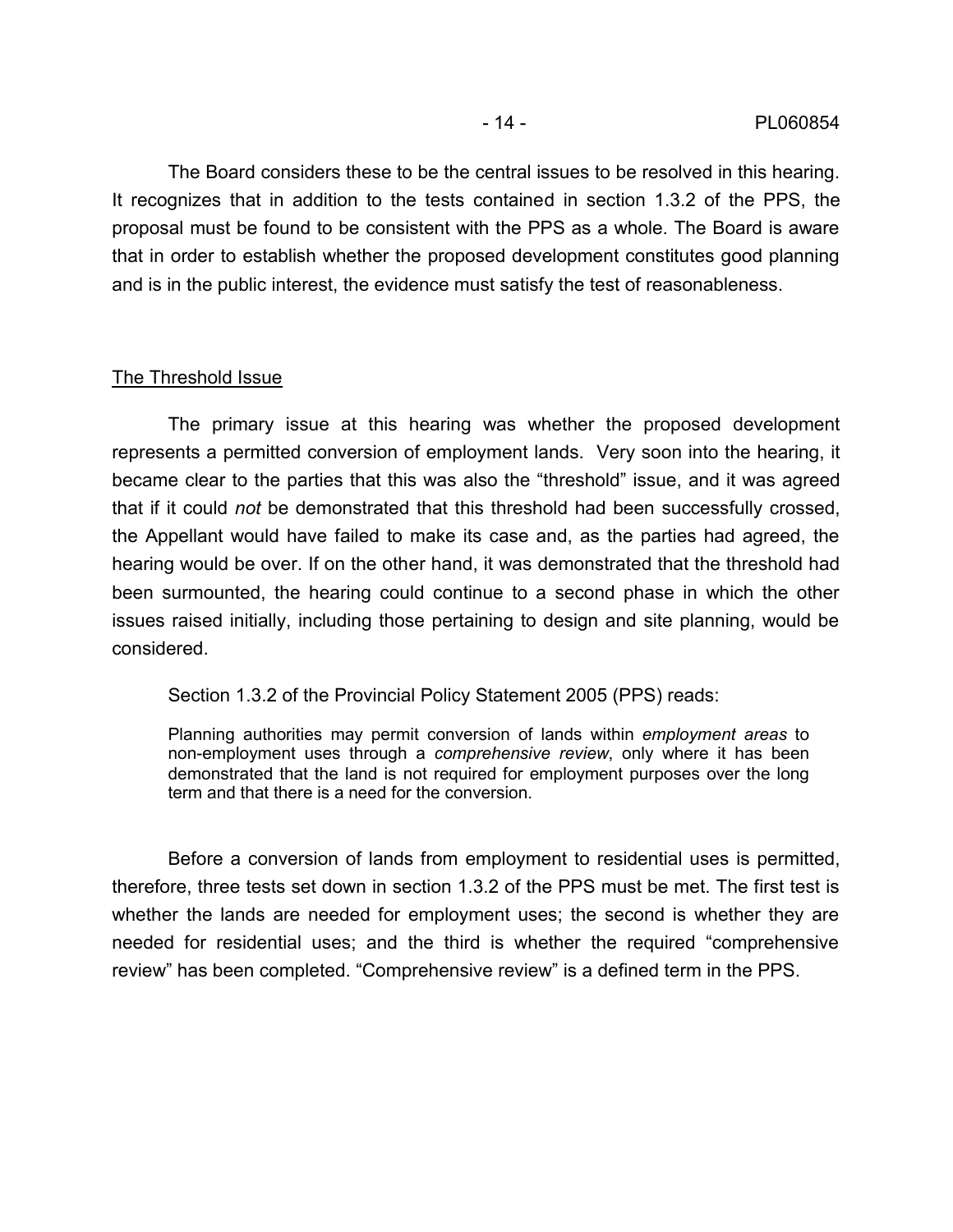In their testimony, the witnesses generally tried to answer the three questions – the three tests in PPS Policy 1.3.2 – in light of the definition of "comprehensive review" provided in the Definitions section of PPS 2005 $^1$ .

## Test #1: Is the Land needed for Employment Uses?

 $\overline{a}$ 

Mr. M. Wright, who is responsible for developing the population, household and employment projections for the City of Toronto, told the Board that in preparing the demographic studies used as background for the Official Plan, he assessed development activity in the City against Council's population targets used for the Official Plan.

Mr. Wright was one of the principal authors of the background studies to the City of Toronto's growth strategy. The evidence he presented over almost four days on the stand was as comprehensive as it was credible. His detailed testimony to the Board demonstrated that the projections prepared in 2001 by City staff for the Official Plan estimated that there will be a total population of 2,724,500 in Toronto by 2006. The

- **1. is based on a review of population and growth projections and which reflect projections and allocations by … provincial plans, where applicable; considers alternative directions for growth; and determines how best to accommodate this growth while protecting Provincial interests;**
- **2. utilizes opportunities to accommodate projected growth through intensification and redevelopment;**
- **3. confirms that the lands to be developed do not comprise specialty crop areas in accordance with policy 2.3.2;**
- **4. is integrated with planning for infrastructure and public service facilities; and**
- **5. considers cross jurisdictional issues** .

<sup>1</sup> **The definition reads:** "**For the purposes of … PPS policy 1.3.2 comprehensive review means an official plan review, which is initiated by a planning authority, or an official plan amendment, which is initiated or adopted by a planning authority, which":**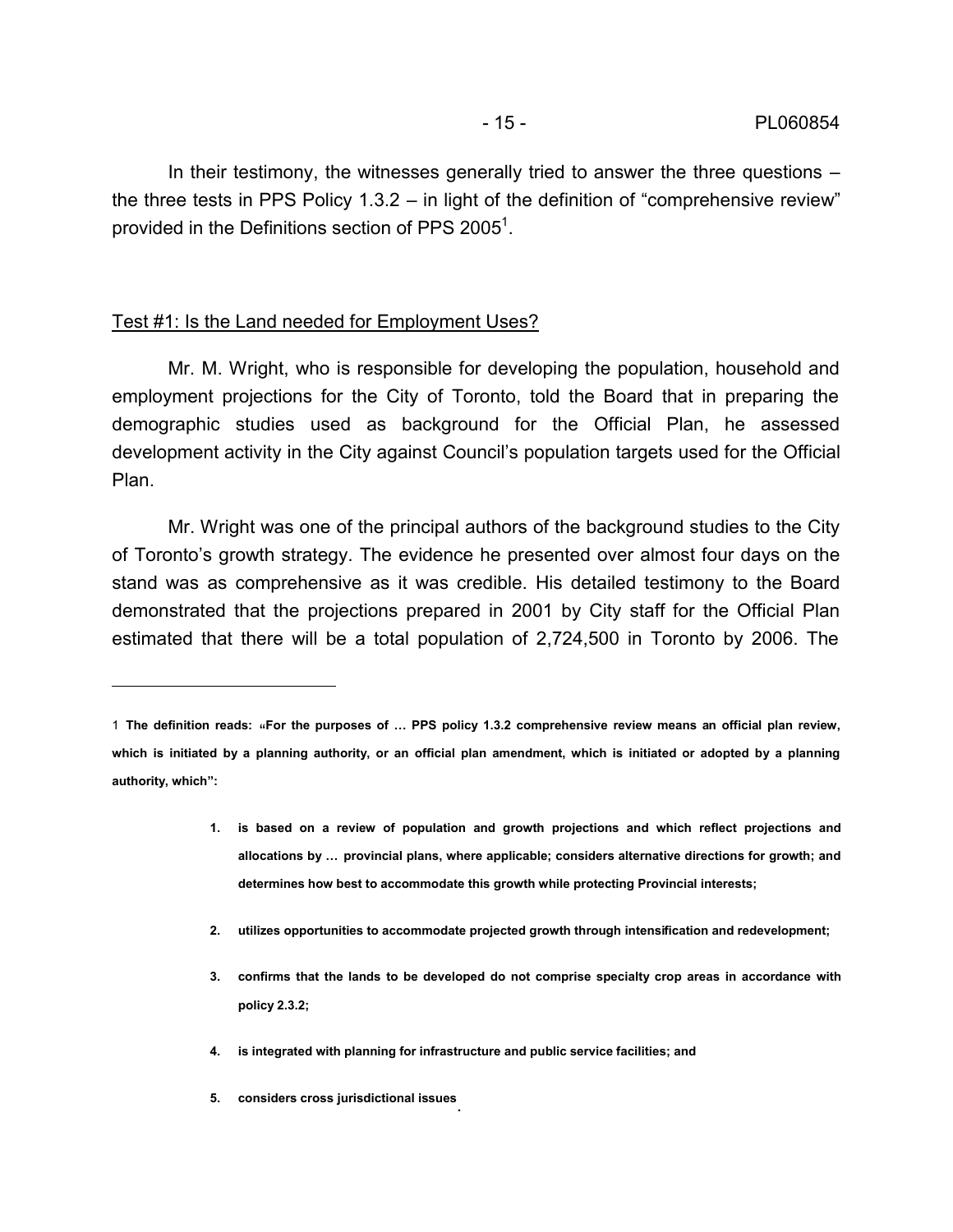2006 Census number adjusted so that similar conditions applied put the actual population at approximately 2,704,192. The two figures are remarkably close, which demonstrates a high degree of accuracy in Mr. Wright's work.

Mr. Wright also told the Board that his calculations revealed that in the 10 years between 1996 and 2006, Toronto had already accommodated almost one third (32%) of the projected population growth projected to occur over the 35 years between 1996 and 2031. This shows Toronto is on target towards meeting its share of the regional growth allocations.

He demonstrated in the course of his testimony that Toronto will easily accommodate its projected residential growth over the next 25 years (2006 – 2031) on less than 40% of the land currently designated in the Official Plan for residential uses. This indicates, he said, that there is no need whatsoever for conversion of any nonresidential lands to accommodate the official population growth targets.

Mr. Wright's testimony was not shaken under cross-examination by Mr. Barnett who attempted to characterize Flashforward (the report on which Mr. Wright based key parts of his argument) as an "(academic) modelling exercise" based on assumptions whose accuracy has never actually been determined. These predictions, Mr. Barnett alleged, amount to little more than (guesswork) on Mr. Wright's part.

In contrast to Mr. Wright's testimony, which was grounded in hard population data and growth projections**,** Mr. Annand drew his conclusion from a variety of indicators**.** He explained that in calculating the long term or year 2031 need for residential lands in Toronto, he relied on the population projections published by the City of Toronto during its Official Plan review<sup>2</sup>. Using these projections, he determined that there is the potential for a shortfall in the amount of land needed for residential uses by 2031 (Exhibit 4, Tab 85, page 14).

 $\overline{a}$ 

<sup>2</sup> **Mr Wright pointed out that the original year 2031 employment and population goals for the Official Plan had been changed by Ministerial Order. Mr. Wright said that the Provincial projections, which established higher population and employment targets for the City of Toronto, tended to undermine Mr. Annand's rationale and militate against his conclusions. Mr Wright's testimony on this was later supported by the testimony of Mr Mathew, who actually developed the projections for the Province.**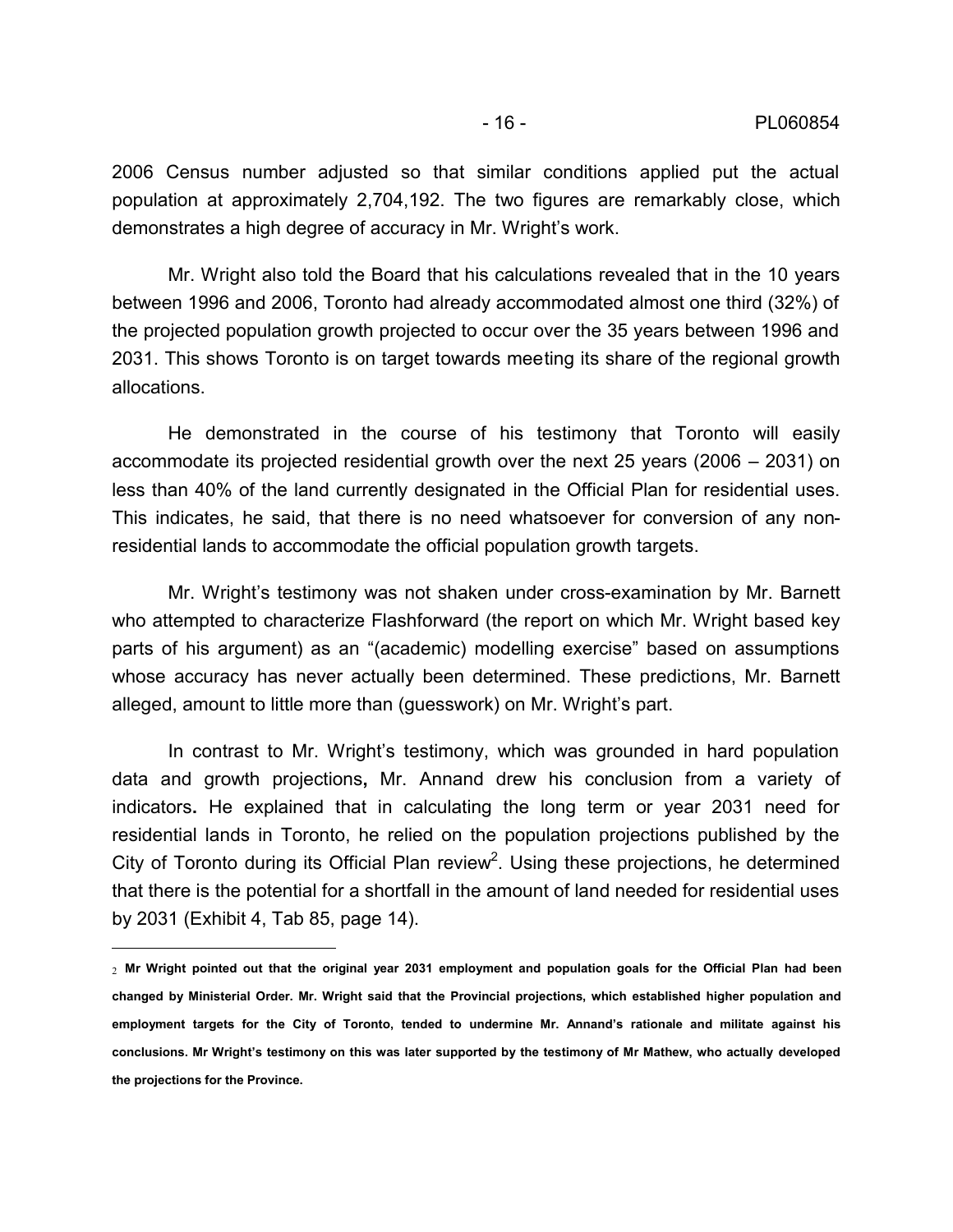He characterized the subject property as an "obsolete industrial site" and pointed out that a number of precedents supporting conversion of such sites have already been established. The conversion of obsolete industrial sites (Exhibit 16, Tab D, page 13) is already the "norm" in the area, he argued. The sole problem with the present application from the City's point of view is, he implied, that high rise development is proposed, whereas all the other conversions of former industrial sites in the area have been to low or medium density residential uses. He also noted that residential and employment uses have co-existed in the subject area for decades and pointed to several examples in the Cawthra Avenue Sub-area so residential is nothing new there.

Mr. Armstrong tabled a letter (Exhibit 51) summarizing the findings of N. Barry Lyon Consultants Ltd. (NBLC) on the marketability of the subject property for residential uses. NBLC stated that the site is well-positioned to cater to "price sensitive purchasers", many of whom already live in the area. Ward 17 (the Junction/Stockyards area) is, the NBLC letter continues, an "ethnically diverse residential community". The Appellant did not tender direct evidence from the author of the NBLC letter.

The Appellant's witnesses seemed to largely base their conclusions respecting the need for residential lands in the city – particularly in this part of the city – on the fact that many conversions from industrial to residential uses had already occurred here, mostly in the past decade. The Board is aware that judging solely from the activity on the north side of St. Clair Avenue West and from the Power Centre to the west of the subject site, it would not be difficult for a developer interested in investing in the area to assume that the entire area is in transition to residential and that there is neither a market nor a need for industrial lands there. Indeed, until the Province with the adoption of the PPS 2005 put its foot down, as it were, on the conversion of employment lands anywhere in Ontario – even of underutilized industrial sites in the older parts of Toronto – it is possible that the transition of the entire Junction/Stockyards area may well have continued until no industrial or manufacturing uses remained.

The Board does not accept Terrasan's contention that the conversion of certain lands from industrial to low rise residential uses that occurred in the mid-'90s in nearby parts of the Junction/Stockyards area means that the historically unique Cawthra Avenue Sub-area is *ipso facto* in transition, especially in transition to high rise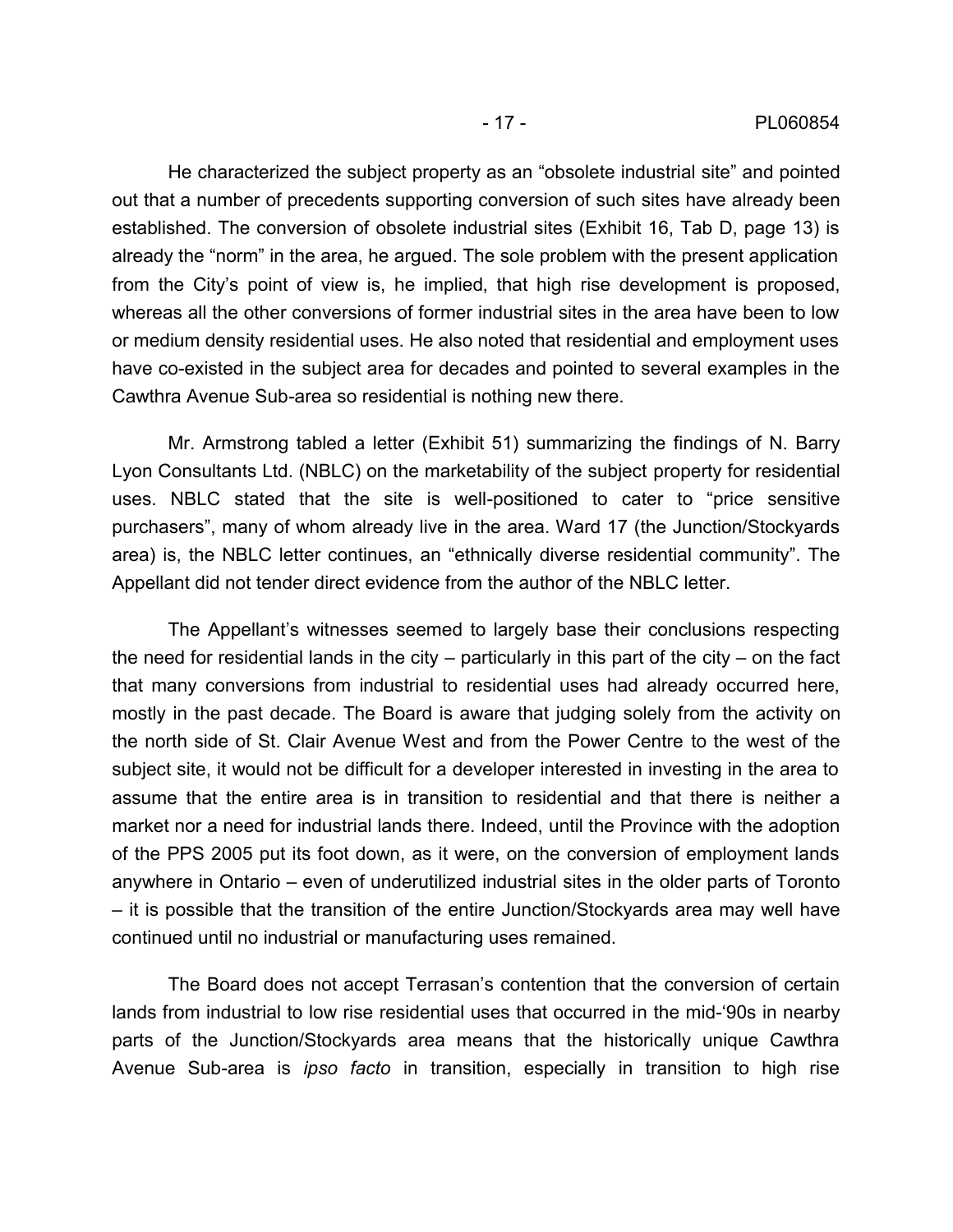residential towers. Nor is the Board satisfied that the conversion of those other sites indicates that there is a need for residential in the Junction/Stockyards area.

The Board finds the testimony of Mr. Wright to be the more credible and persuasive. Mr. Wright had himself been responsible for collecting much of the data he cited and seemed to know them almost by heart. Under cross examination, he was able to confirm the reliability of all these data and to re-affirm the accuracy of the conclusions he drew from them. Mr. Annand, on the other hand, used data that he himself had not collected. These data turned out to be draft data only; they were not the official numbers used for the Toronto Official Plan, and they were not relevant. Even if Mr. Wright's testimony had not been so compelling, the fact that Mr. Annand based a large part of his testimony on this question on inaccurate data was enough to render his conclusions on this question less than credible.

The Board therefore adopts and relies on Mr. Wright's opinion evidence that there is no need for the conversion of employment land to residential in order to accommodate the City's growth targets.

#### Test #2: Is there a Need for Employment Land?

Mr. Wright testified on behalf of the City of Toronto that his research shows that there is the distinct possibility of a shortfall in the supply of employment land required to meet Toronto's target of 1.835 million jobs, which is the target established by the Minister of Municipal Affairs and adopted by Council. This number represents, Mr. Wright told the Board, an increase of some 380,000 jobs over the 2001 figure (Exhibit 81).

Contradicting Mr. Wright's testimony, Mr. Annand stated that his research shows that there is ample employment land (to accommodate all the employment needs of Toronto's 2031 population) just in the designated Employment Districts shown on Map 2 of the Official Plan. He estimated this surplus to be between 310 and 360 ha (Exhibit 4, tab 85, pp 10-11).

Mr. R. Mathew, who was qualified by the Board to give expert opinion evidence on land use planning and land economics, testified on the availability of employment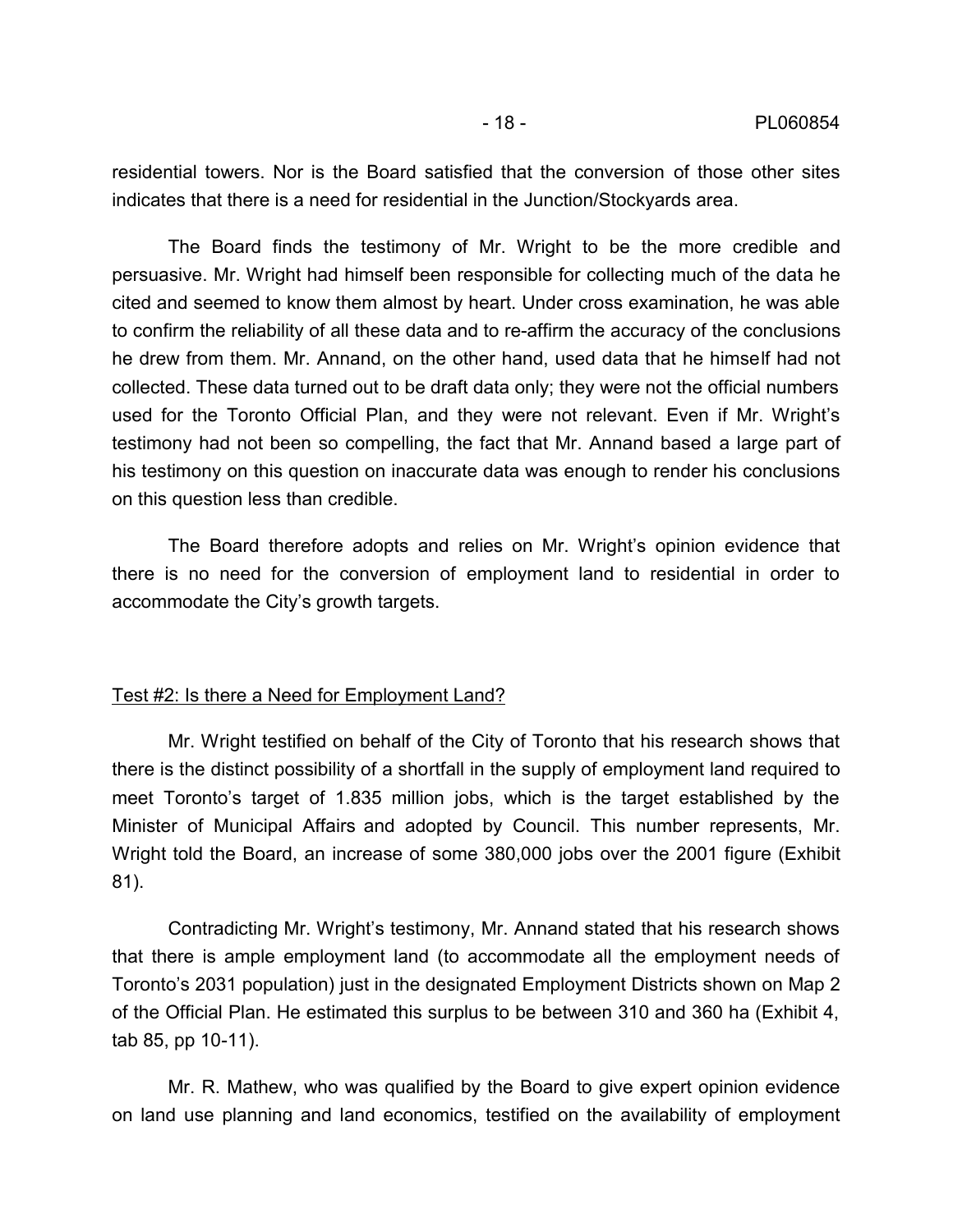lands in Toronto. He confirmed the accuracy of the evidence presented and conclusions drawn by Mr. Wright.

Mr. Mathew was principal author of the (Hemson) report that formed the basis for the population and employment projections prepared for the Minister of Municipal Affairs that were subsequently adopted by City Council for the Official Plan. He confirmed that while there is sufficient land to accommodate the target population of 3,000,000 residents by 2031, there is insufficient land designated for employment uses to accommodate the 1.835 million jobs needed in Toronto in the next 20 to 25 years. This supports the evidence and conclusions of Mr. Wright.

Mr. Benham, who is the City's chief economic development officer, explained the importance of designating and maintaining a range of employment lands able to accommodate future uses**<sup>3</sup>** . Some of these sites, the Board was told, may seem obsolete and unusable today but are necessary to ensure Toronto's continued viability as the economic engine of Canada. Mr. Benham pointed out by way of example that few people in the early 1990s could have foreseen the number and kind of jobs that the then pre-nascent IT industry would provide for Torontonians and the type of buildings and locations these jobs require.

He testified that his years of experience in the economic development industry had convinced him that a municipality like Toronto "simply cannot have too wide a variety" of employment sites. He also offered his opinion that every single parcel of employment land – even parcels of 1 ha - is essential to Toronto's employment strategy. Mr. Benham stated that his experience as the chief economic development officer for Toronto has taught him that the subject property is of a size (about 1 ha) and is located in an area that is suitable to a variety of industrial and office users.

<sup>&</sup>lt;sup>3</sup> The Board was told that section 1.3.2 is not meant to read in isolation. Section 1.3.1 mandates that planning authorities shall (that is, "must") promote economic development and competitiveness, and goes on to state how they (the planning authorities, which includes, in this instance, the Board) must proceed. They must:

a) provide for an appropriate mix and range of employment (including industrial, commercial and institutional uses) to meet long term needs;

b) provide opportunities for a diversified economic base, including maintaining a range and choice of suitable sites for employment uses, which support a wide range of economic activities and ancillary uses, and take into account the needs of existing and future businesses;

c) (plan) for, (protect) and (preserve) employment areas for current and future uses; and

d) (ensure) the necessary infrastructure is provided to support current and projected needs.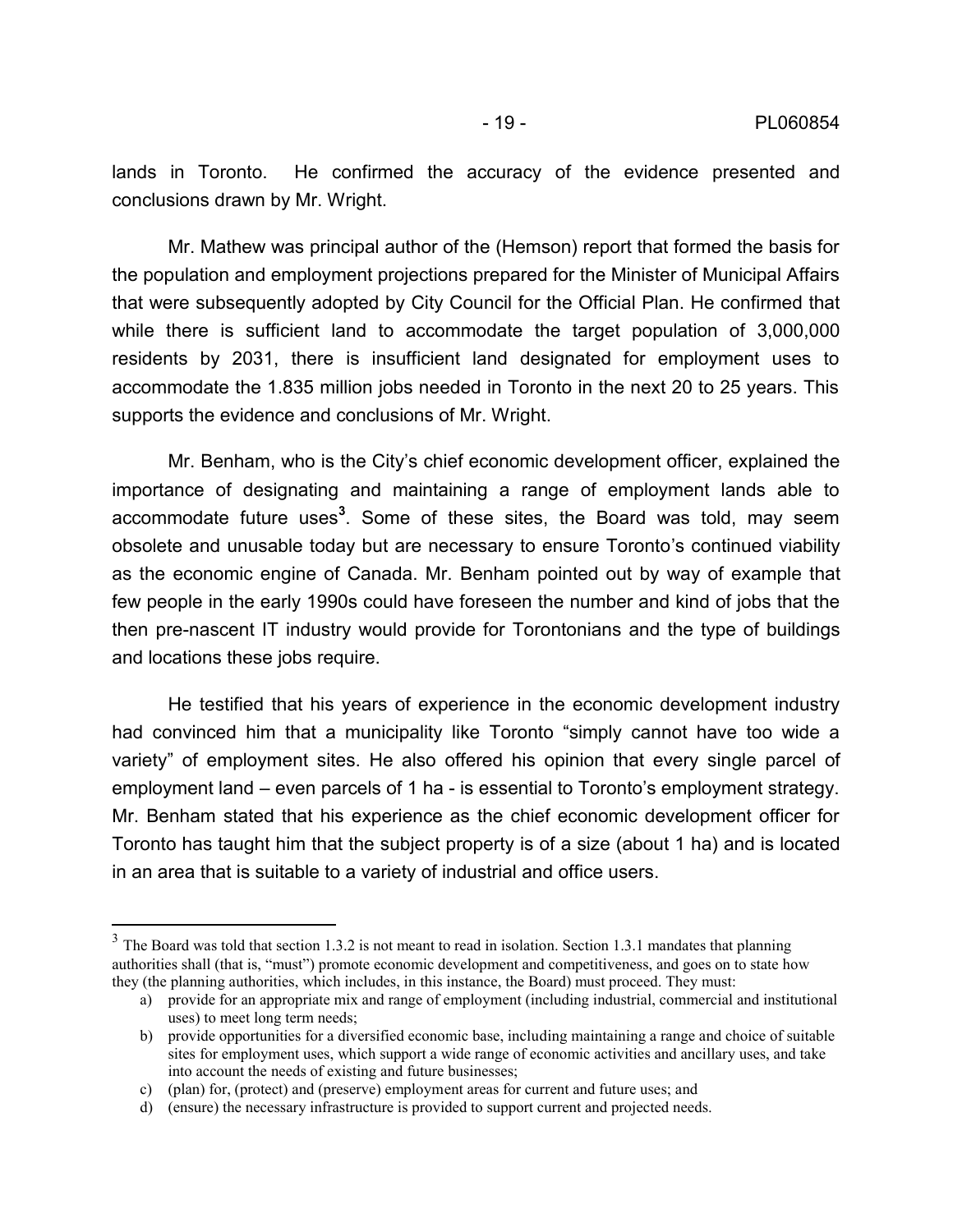On the issue of the availability of employment land, the Board prefers the evidence of Mr. Wright, Mr. Benham and Mr. Mathew. Based on their evidence, the Board finds there is a shortage of suitable employment land in Toronto.

Taking a slightly different tack on this question, Mr. Armstrong told the Board that the Terrasan proposal does not represent a loss in the number of jobs that can be provided on the subject site. The site plan provides for a 2-strorey,  $2,300 \text{ m}^2$ employment building at the south end of the site that fronts on Lloyd Avenue. Using the generally accepted jobs-per-square-metre ratio, he calculated this building will accommodate approximately 100 jobs. This, he said, represents an increase not only over the number of jobs that existed in the now-demolished paint plant (approximately 75) but also a significant increase over the maximum 33 to 70 jobs that could reasonably be expected from a typical 1 ha industrial (class 3) site. The Terrasan proposal does not by this reasoning, he said, represent the loss of employment lands to residential in the sense that there will be a numerical loss of jobs, and should not, he implied, be considered a conversion in the sense of section 1.3.2 of the PPS.

While the Board understands this rationale and might if the other circumstances were different even be inclined to give it full credit, the Board cannot give it any weight in this instance. Whether the project includes an employment component is not at issue here. Nor is it the number of jobs that will be created. Rather it is whether the conversion of an industrial site in the midst of an area of very heavy, potentially noxious industrial uses to high density residential is in the public interest and is consistent with Provincial policy and with proper planning principles.

A constant theme in the Appellant's case for conversion was that Terrasan had already spent an estimated \$2.5 million rehabilitating the site to residential standards. Mr. Barnett, counsel for the Appellant, characterized the site as "brownfield", based on the definition in the PPS.

However, Mr. Benham refused to accept that argument. His opinion was also supported by Ms Galli. The nub of their evidence is that while the Terrasan site may have some of the characteristics of a brownfield site, a determination would have to be made by Council that it is in fact a brownfield site, the redevelopment of which should be promoted by Council. No such determination has been made in the current instance.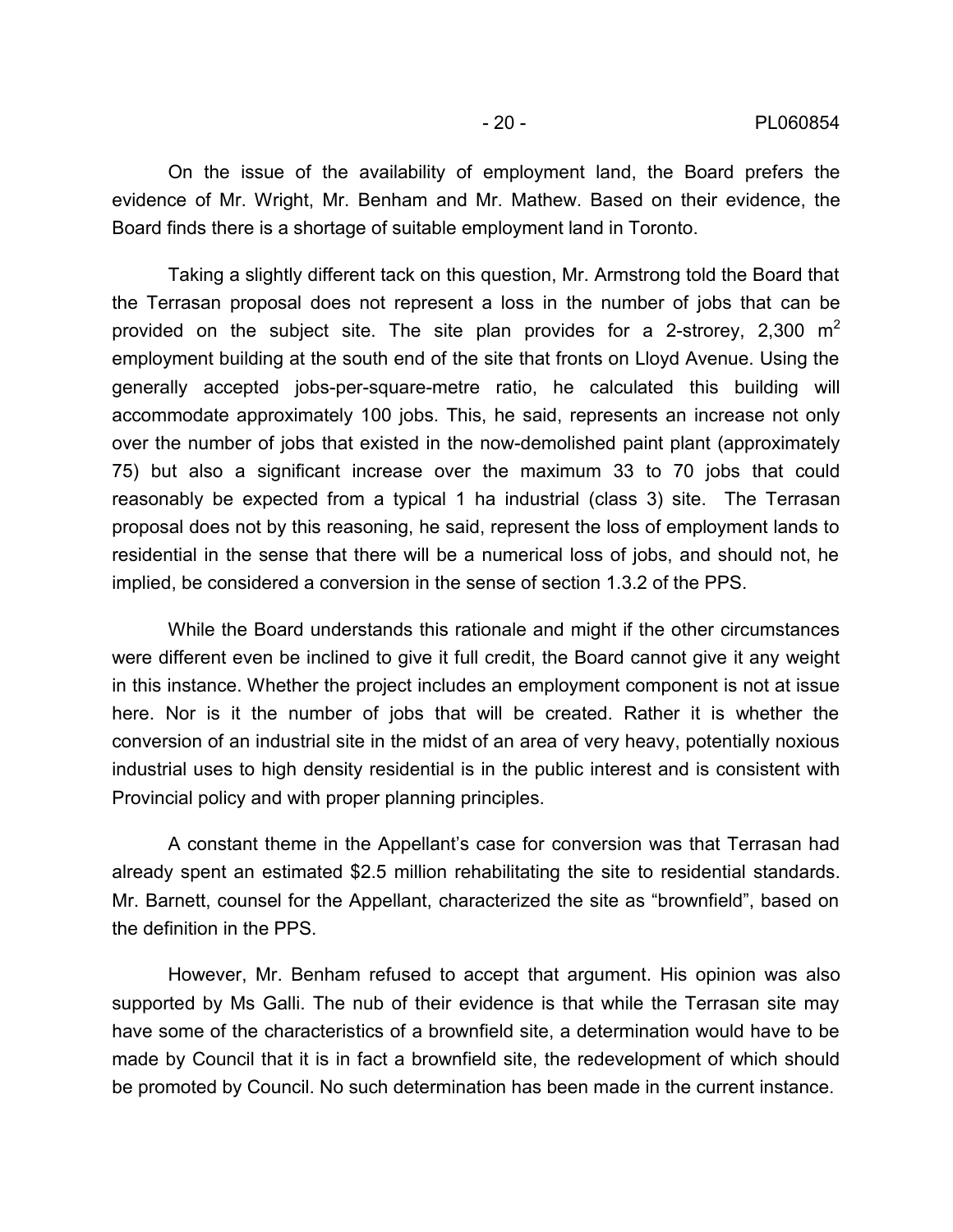After consideration of the evidence of Mr. Wright, Mr. Benham and Mr. Mathew testifying on behalf of the respondents and Mr. Annand, testifying in support of the Terrasan proposal, the Board prefers the evidence of the expert witnesses called by the respondents and adopts and relies on that evidence. The Board finds that not only is there a need for employment lands in the City of Toronto, there is a particular need for industrial sites like the subject property.

## Test #3: Has the Required Comprehensive Review been completed?

Section 1.3.2 of the PPS says that "a conversion is permitted where a comprehensive review has demonstrated that the land is not required for employment purposes over the long term and that there is a need for the conversion". This comprehensive review must have been done either by the planning authority itself (i.e., the City of Toronto) or for the City.

Mr. Armstrong and Mr. Annand, testifying for the Appellant, maintain that the City's own studies precedent to the new Official Plan constitute the necessary "comprehensive review" required by section 1.3.2 of the PPS. In support of this contention, counsel for the Appellant, Mr. Barnett, cited a planning report (Exhibit 42) and subsequent Council decision regarding the conversion of a parcel of land used for industrial purposes from the Scarborough Transit Corridor (STC) lands on Brimley Road east of Midland Avenue for residential purposes. In that report, City of Toronto planning officials determined that in this case the review conducted for the new Official Plan constituted the "comprehensive review" required by the PPS.

In addition, both the Old Stockyards Industrial District Part II Official Plan and the St. Clair Avenue West Avenue Study (being prepared by the consulting firm, Office for Urbanism), were cited as examples of secondary plans. Mr. Annand added that the City has also prepared an "Avenues Corridor" study that speaks directly to the future use of the subject property.

In his "Addendum Report on Employment Land Needs" (Exhibit 16, Tab D), Mr. Annand writes that a portion of the subject property is located in the City's "Avenues Corridor" as defined in the Official Plan, and that the City has plans for accommodating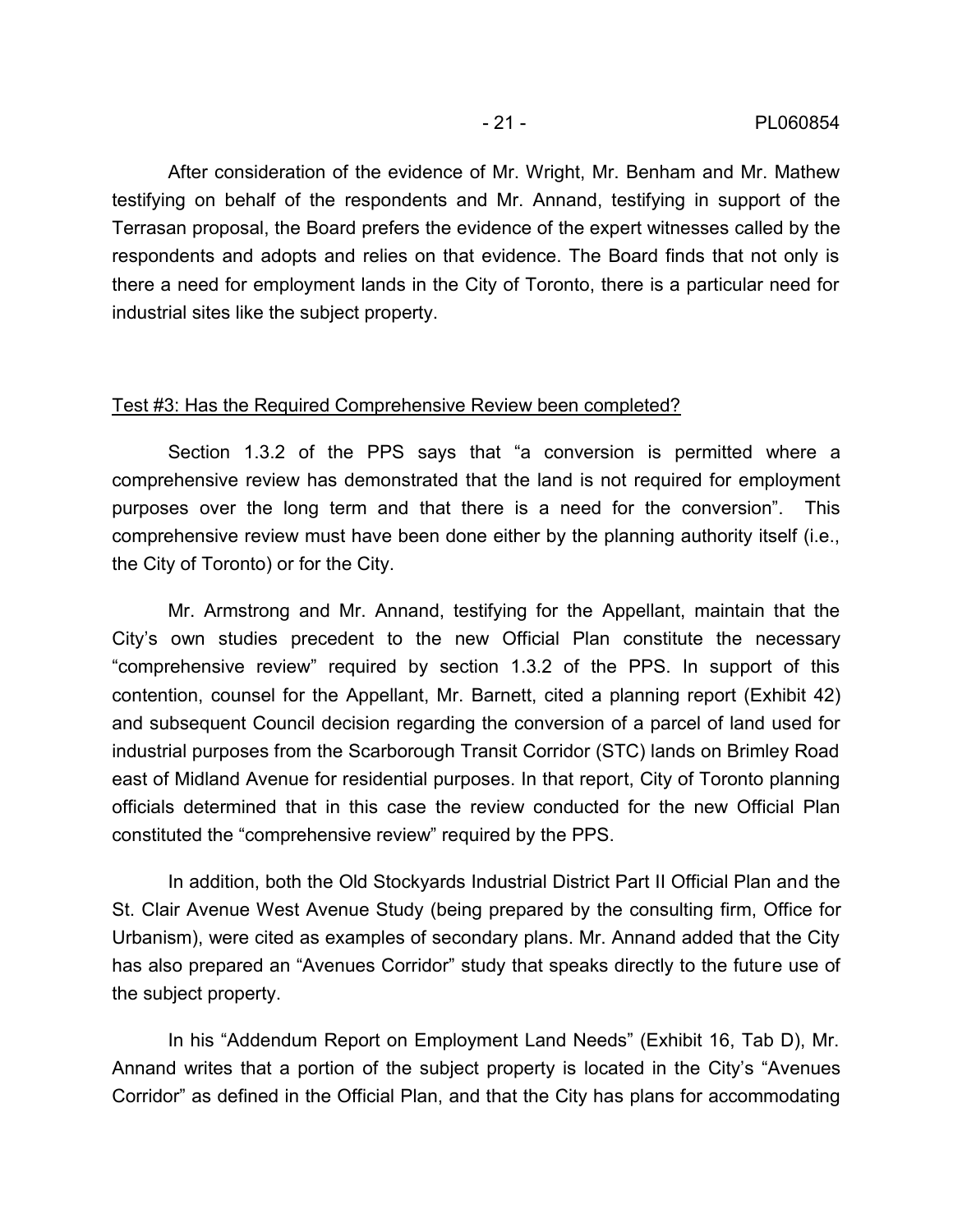higher density residential uses along "Avenues". He noted in the same document that City officials themselves have (in an Open House) discussed situating buildings up to 9 storeys tall on the portion of the Terrasan site that fronts on St. Clair Avenue West.

These studies, along with the background studies for the Official Plan itself would, they contend, satisfy the "comprehensive review" provision of the PPS.

This conclusion was vigorously opposed by both Ms Galli and Mr. Benham, who denied that any of these studies qualified as a "comprehensive review" as defined in the PPS. None of them addressed, for example, either the City's employment or its residential needs. They would therefore represent, at best, exercises in urban design. Besides, they said, the 1996 Part II plan cited was, at the time of the subject application, "obsolete".

In their testimony, Mr. Annand and Mr. Armstrong also contended that the City had, over the past 10 – 12 years, commissioned studies for the purpose of determining whether the employment area, of which the Old Stockyards industrial area is the heart, is "in transition". They pointed to a number of residential and commercial/retail developments in the area as indicating that the area is in transition and is intended to be used ultimately for residential**<sup>4</sup>**

. The Board finds the evidence of Mr. Benham to be particularly helpful in deciding this question. Mr. Benham indicated that the Old Stockyards area, which includes the subject site, had been designated in the Part II plan as a "General Industrial Area". The objective of this designation, he said, is both to retain the existing industrial clusters and to encourage new industrial development.

Mr. Benham allowed that while certain parcels in the Old Stockyards District had been permitted to transition out of traditional industrial uses (due to micro-economic circumstances in the late '90s and early 2000s), employment in the wider Junction

<sup>&</sup>lt;sup>4</sup> They cited the replacement of the old stockyards itself (in the mid-1990s) with big box retail; the demolition of the Maple Leaf Foods building and its replacement with the Tribute Homes development of ground oriented, familytype housing; the closing and subsequent (as of this writing unconfirmed) sale of the Bunge oilseed crushing plant and its potential demolition or conversion to a non-industrial use; the construction of stacked townhouses on the northeast corner of Weston Road and St Clair Avenue West; as well as the closing of the Kodak operations in the northern quadrant of the Weston Road/Junction Employment Area<sup>4</sup> and the clearing of those lands, as conclusively demonstrating that a "transition" to non-industrial, non-employment uses has been underway in the area for years. The extension of the dedicated streetcar line west of Keele Street was cited as further demonstrating that a transition to higher density residential uses has been taking place.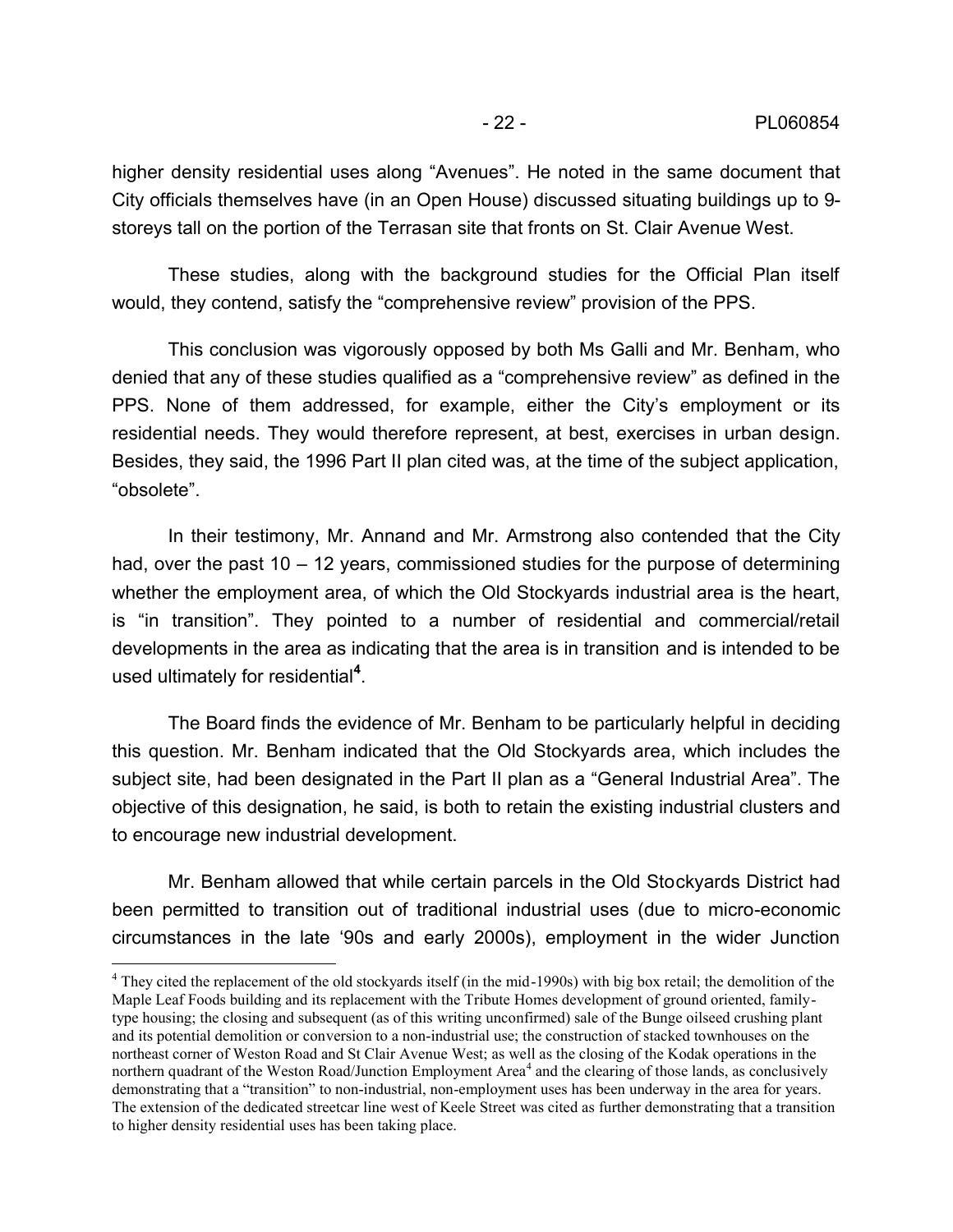Employment Area has remained, in his words, "incredibly stable" over the past 15 years. He produced detailed figures showing that between 1995 and 2005, it increased by 1%, while in the overall City, a large number of jobs were lost to the 905. The Junction area's success, he said, was thanks to both the large existing resident labour pool, and to the many recent improvements made to the local infrastructure in order to accommodate the needs of local industry. He reminded the Board that the City is obliged to accommodate the needs of industry under subsection 1.3.1.d of the *Planning Act*. One result of the City's continuing review of the general area around the old

Stockyards, which includes the Cawthra Avenue Sub-area, is that the subject property is critical to the vitality of the area for employment uses, according to Mr. Benham. He said that the Terrasan proposal will hinder the City's ability both to retain the existing employment uses in the area and to accommodate new employment uses. Conversion of the site, he testified, is inconsistent with several of the requirements of section 1.3 of the PPS, and cannot possibly therefore have resulted from a "comprehensive review".

In arguing his opposing position, Mr. Armstrong relied on the Brimley Road conversion (Exhibit 42). He contended that the facts in the two cases are identical. Brimley Road is an employment area. It was pointed out that Council's decision to allow the conversion of the Brimley Road site did not reference either the need for saving employment lands for future employment nor the need to convert the lands to residential in order to accommodate the current or future City's residential land needs.

Mr. Armstrong argued that insofar as the three tests under section 1.3.2 of the PPS are concerned, Terrasan can make the same case as TEDCO, the City agency that owns the Brimley Road site. In his final summation, Mr. Barnett charged that the City seems to hold Terrasan to a different more rigorous standard than it held itself in Brimley Road. And that if the "comprehensive review" required under section 1.3.2 of the PPS had been conducted for Brimley Road, then it has similarly been conducted for the Terrasan site.

The Board finds the characteristics of these two employment areas differ considerably. With few exceptions, the employment uses in the Brimley Road employment area produce no noxious odours; nor, with the exception of the (typically daytime) delivery trucks, do they produce excessive noise. No evidence was adduced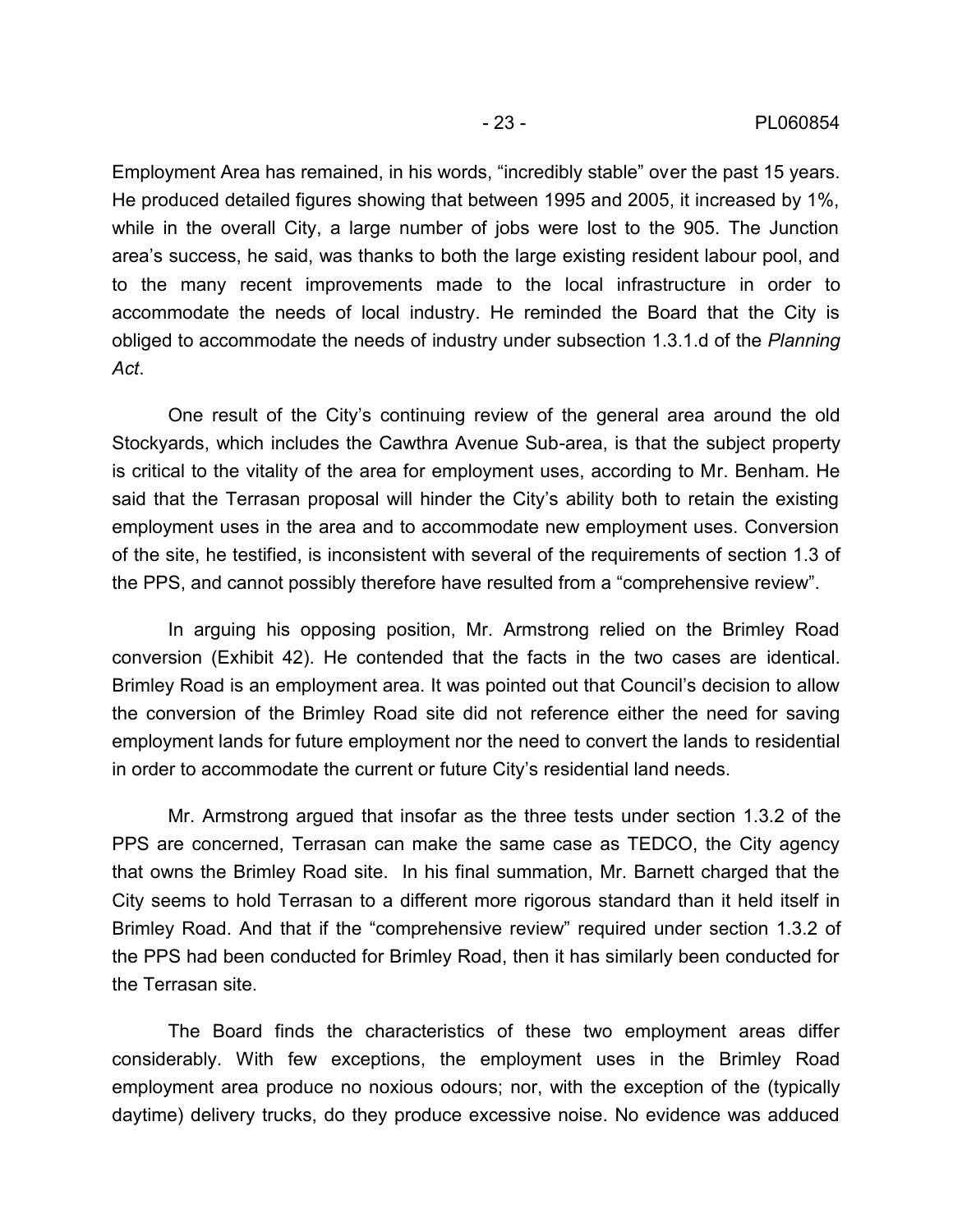that the few industries remaining on the Brimley Road site that might be considered to emit "contaminants" (as defined in the MOE Guidelines) could not economically upgrade their mitigation processes to reduce or eliminate any impact on neighbouring residential uses. Evidence was produced that such is not the case with NRT and Canada Bread.

After weighing all the evidence presented on this subject, the Board finds that circumstances in Brimley Road differ markedly from those in the subject proposal, and adopts and relies on the opinions of the planners for the respondents that the requisite comprehensive review as defined in the PPS has not been conducted for the subject site.

## Is the proposed residential development compatible with the existing employment uses?

In constructing his argument to prove that the Appellant is able to achieve the "threshold" established in section 1.3 of the PPS, Mr. Barnett introduced expert opinion evidence on noise, odour, traffic and urban design to demonstrate that the proposed development is both consistent with the PPS as a whole, and will be compatible with the existing industrial uses.

This evidence was countered by expert opinion evidence introduced by each of the three other parties.

The essence of the evidence of the Appellant's expert witnesses (Ms Fitzgerald- Hubble, Mr. Graziani, Mr. Mihalj and Mr. Wallace) that the Board heard on the compatibility of the proposed development with the existing industrial uses, can be summed up in the following way:

- Using available technology, a residential building even one 21-storeys in height can be constructed in a way that will exclude any and all contaminants (including noise and odour) from the nearby industrial operations
- The building techniques to protect the interior of the buildings include the use of non-opening, double-glazed windows; enclosed balconies; air conditioning and carbon-based air filtration systems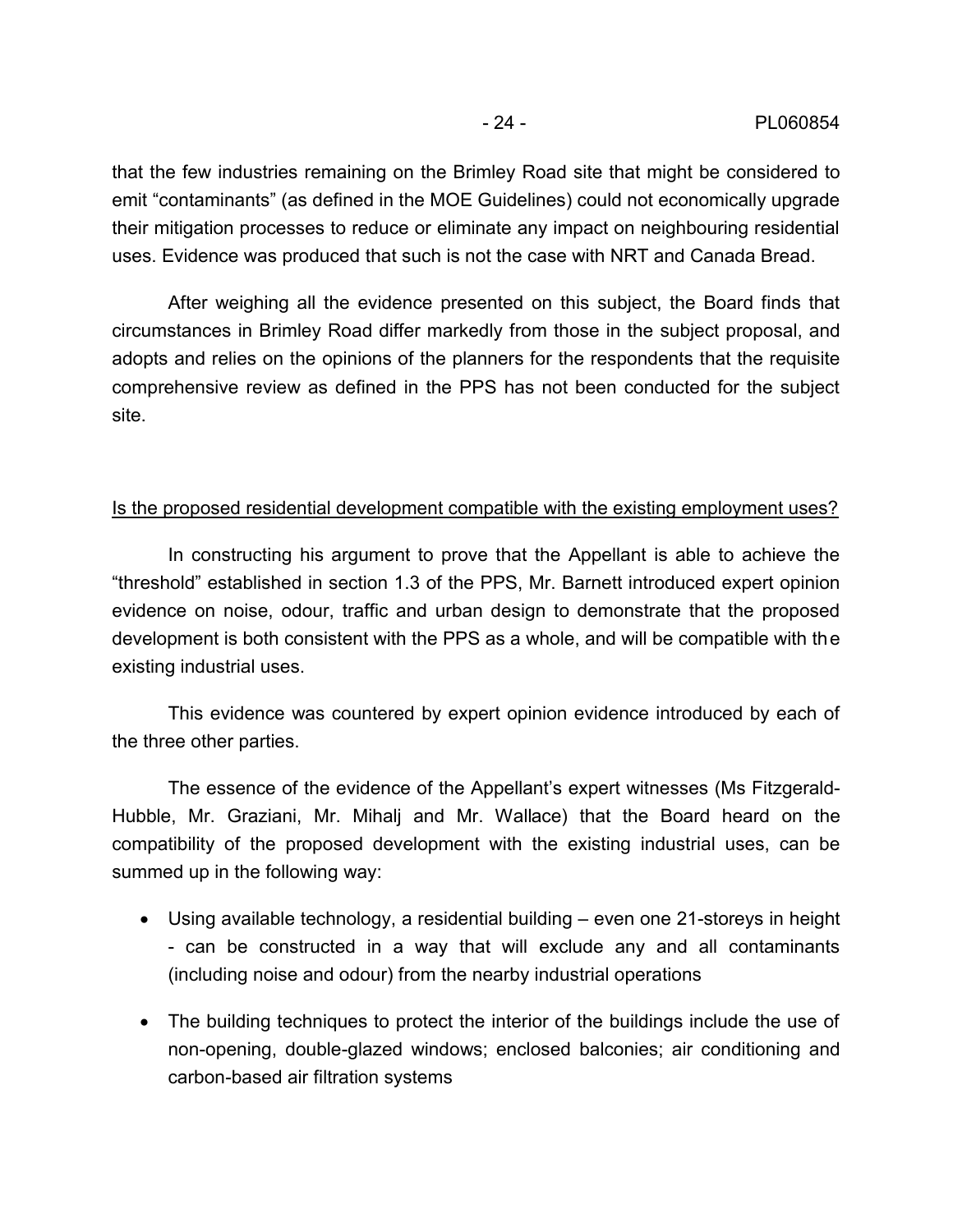- The 4.2 metre high wall surrounding the main outdoor amenity area of the proposed development should suffice to mitigate noise from the flour blower truck, which is the main or stationary noise source at Canada Bread
- To reduce or eliminate truck/car conflict on Cawthra Avenue, car traffic from the proposed development will be encouraged (perhaps via a Board order to re orient traffic patterns) to use Lloyd Avenue rather than Cawthra to enter and exit the building.

In the following sections, the Board considers the potential of truck traffic, blower noise and (bread and rubber) odour for disruption of the operations of existing nearby employment uses.

## Traffic

The Board heard expert opinion evidence from Mr. R. Blacquie, a professional engineer who was qualified to give opinion evidence on traffic engineering, that as an integral part of their operations, both Canada Bread and NRT regularly use the street in front of their plants (Cawthra Avenue) for parking and manoeuvring trailers. With reference to location maps, Mr. Blacquie showed the Board that the parking garage of the proposed residential towers will discharge cars onto Lloyd Avenue at the top of Cawthra Avenue, and that the most direct route to the central City is south on Cawthra. It is also the most direct route for pedestrians – especially children and younger teens – who will have to cross the rail tracks twice or more times per day to get to school.

The north part of Cawthra Avenue where it turns into Lloyd Avenue is the part most heavily used by Canada Bread. At any given time of the day or night, Canada Bread can have several trailers parked at the curb, waiting to load or unload.

Mr. Blacquie asserted that truck/trailer movements in the area pose a hazard for cars, bikes and pedestrians. Juxtaposing the proposed high density residential use with the existing MOE Class 3-type industrial uses represents a very real and obvious threat to the health and safety of the residents (which is contrary to section 1.1 of the PPS) as well as a threat to the efficient operation of the industries (which is contrary to section 1.6.5.4 of the PPS).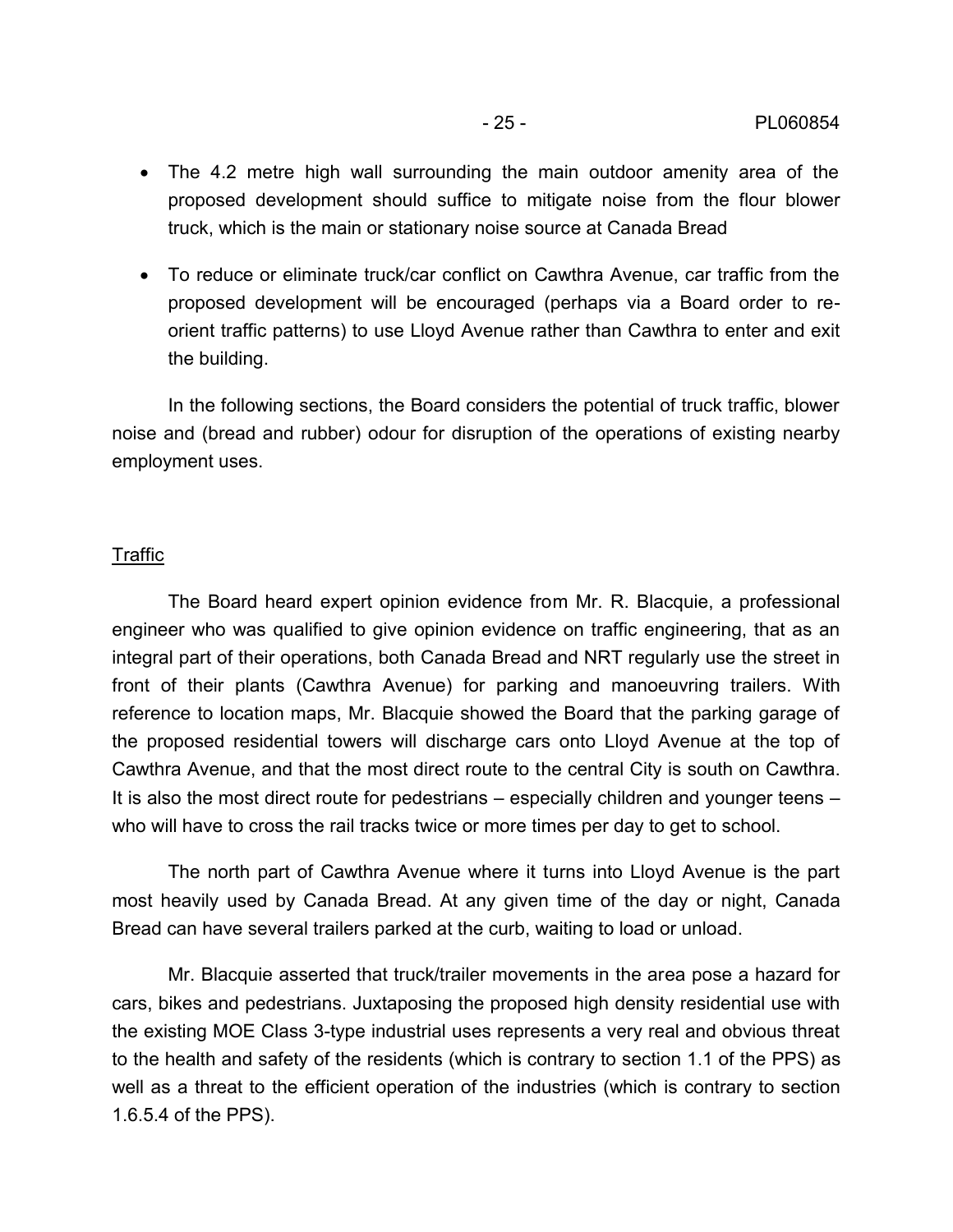In Mr. Barnett's cross examination of Mr. Blacquie, it emerged that City staff had earlier signed off on the traffic report prepared for Terrasan by Mr. T. Wallace of LEA Consultants. It was not clear how and why Mr. Wallace arrived at his conclusions that the proposed development will not impact the safety of children and other future residents of the new towers. Mr. Wallace's research predicted that only a small percentage of the cars entering or leaving and a small percentage of the pedestrian traffic from the proposed new development would use Cawthra Avenue. He was thus able to conclude that an influx of 418 new high rise dwelling units would not have a significant impact on car/truck/pedestrian conflict rates.

Mr. Wallace said that he had arrived at this conclusion in part because the accident rate in the Cawthra Avenue Sub-area over the past 80 years has been no greater than the accident rate in other parts of the City. He said he did not believe that this rate would increase as a result of the proposed Terrasan development.

The Board finds Mr. Blacquie's testimony to be the more persuasive of the two. It is consistent with Provincial Planning Policy on health and safety in new communities and the preservation of the safety of children. The Board also finds that the introduction of approximately 1,000 new residents into a small, somewhat closed precinct like the Cawthra Avenue Sub-area will have an adverse impact not only on truck movements on Cawthra Avenue but also on public safety, which is clearly in violation of Provincial policy.

### Noise

The Board heard the evidence of Mr. A. Mihalj (a noise expert testifying on behalf of Terrasan) that Canada Bread's flour blower truck - the only noise source under dispute - does not exceed 56 dba, which is less than the ambient noise levels either at ground level or at the 21<sup>st</sup> floor of Tower B. If the noise from the St Clair streetcar were included in the background levels, the ambient noise level rises to approximately 65 dba, which further increases the differential. He pointed out that MOE Guidelines do not allow transportation noises to be included in the calculation of ambient noise. Nevertheless, it was his opinion that the noise standards in the MOE guidelines (NPC 205) are easily complied with.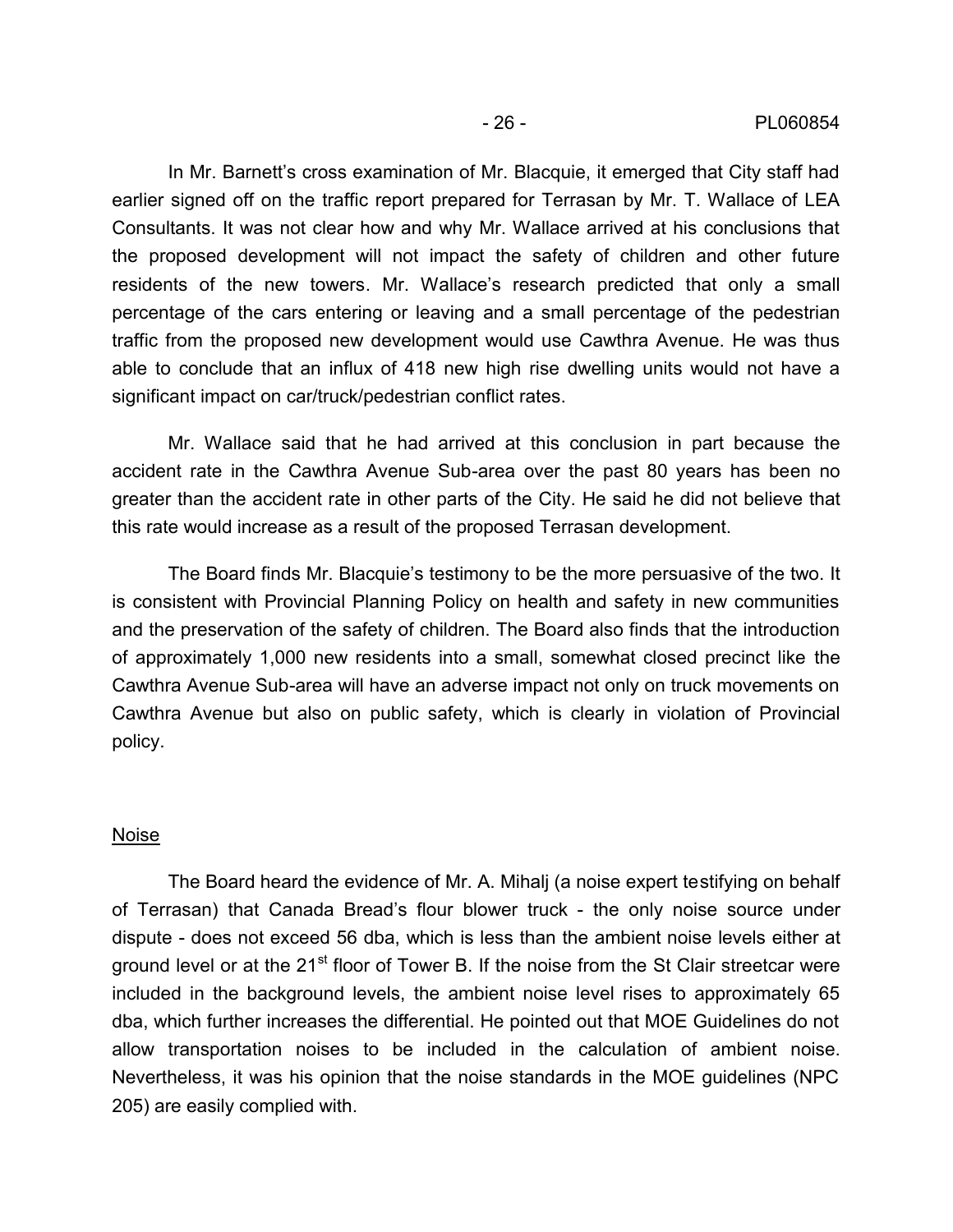Testifying on behalf of Canada Bread, Dr. W. Richarz disagreed with the conclusions Mr. Mihalj drew from his (Mr. Mihalj's) data. The essence of Dr. Richarz's disagreement with Mr. Mihalj concerned the possibility that the sound from the blower truck was tonal in nature. Dr. Richarz presented the data in a form which seemed clearly to show tonality.

Mr. Mihalj disagreed with the form in which Dr. Richarz presented the data and maintained in his testimony that the sound from the blower truck was not tonal. The Board was told that Dr. Richarz had dealt with some 80 blower truck cases in his career; Mr. Mihalj conceded his experience with blower trucks was limited. Dr. Richarz testified that, in his experience, the noise from a blower truck was "almost always" tonal in nature.

Mr. Tomeselli, a professional engineer and noise expert with Golder, was retained by the City to peer review the reports of Mr. Mihalj and Dr. Richarz. He conceded that while his experience with blower trucks was less extensive than Dr. Richarz's, he had only been able to detect tonality in "four of the 12" blower truck cases he has dealt with in the course of his admittedly young career.

The point that the Board has to consider is that if the blower truck noise were tonal, it would exceed in loudness the background or ambient noise in the surrounding area, which would not only require special mitigation measures at the receptor (that is, at the face of the tower), but would also raise the possibility that Canada Bread would be out of compliance with its current Certificate of Approval (air). Canada Bread expressed understandable reluctance to go there.

After consideration of the evidence all three of the experts, the Board finds that the noise from the blower truck (regardless of whether or not it is tonal in nature) can be mitigated at the receptor. Nevertheless, the Board also recognizes the possibility raised by counsel for the Appellant, that the future residents of the new towers may not be satisfied with <u>any</u> at-receptor mitigation measures.<sup>5</sup> The Board finds this fact troubling because the blower truck is essential to Canada Bread's operations. If it were the

<sup>&</sup>lt;sup>5</sup> In his summation, Mr. Barnett took the Board to the 2005 OMB decision involving Campus 2000 Developments Inc v. Richmond Hill (Town) in which it was noted that regardless of mitigation measures, the (Buttonville) airport will face challenges due to its location in a developed urban area, and that the proposed (residential towers) development poses no more threat to the airport than all of the other residential that already surrounds it.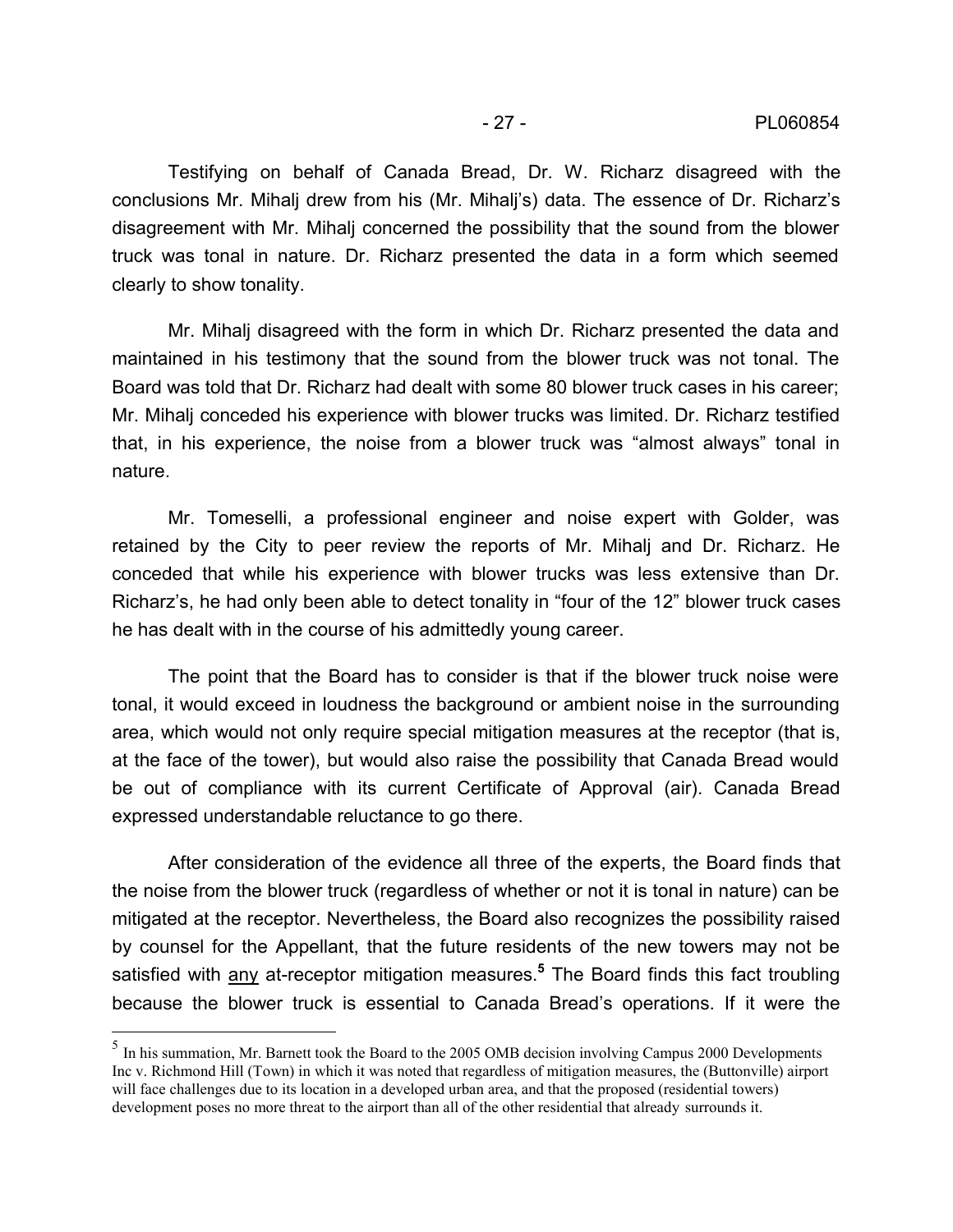subject of complaints to the MOE, the continued viability of Canada Bread at this location could, for reasons made clear in the evidence presented by the noise experts, be threatened.

#### **Odour**

Counsel for NRT characterized his client's plant as one of "heaviest of the heavy industries in this city". Indeed, a tour of the plant provided for the parties by NRT's president and CEO, Mr. Bavington, confirmed this description. From the street, the plant's exterior betrays little sign (beyond a slight scent of hot rubber) of what is going on inside - apart from the normal activities of shipping and receiving typical of a busy industrial plant. Inside, however, the plant is noisy, smelly, and clearly hazardous to the well-being of any visitor or worker not paying strict attention.

A considerable amount of highly technical evidence on odour – possibly, the Board learned, the most intractable contaminant - was put forward by four qualified experts. The testimony included measuring, regulating and mitigating the odour from NRT's plant. A considerable amount of expert testimony on the efficacy and economics of various means of at-source mitigation was also led. The Board was persuaded that of the at-source mitigation measures, only one had the potential to be both economically feasible and effective in the present instance. That one is stack height, provided the stack is high enough to disperse the (odour) plume over the roof tops of potential sensitive receptors, that is, over the homes, green spaces and parks in the surrounding area, which is the area of greatest potential impact. The Board also heard compelling evidence that any mitigation benefit resulting from increased stack height from the additional dispersion will be obviated by the presence of a high rise residential tower.

The question of the "Nexxt" high rise residential (now, Options for Homes) at 403 Keele Street, a few hundred metres south of the NRT plant came up repeatedly at the hearing. The Board was told that Nexxt, the City of Toronto and NRI (the precursor to NRT) entered into a settlement agreement, wherein the potential emissions from NRI would be mitigated by a number of as yet unproven at-receptor mitigation measures. Counsel for NRT told the Board that NRI was "not in a financial position at the time" to oppose the Nexxt proposal at the Board, and so had little choice but to agree to the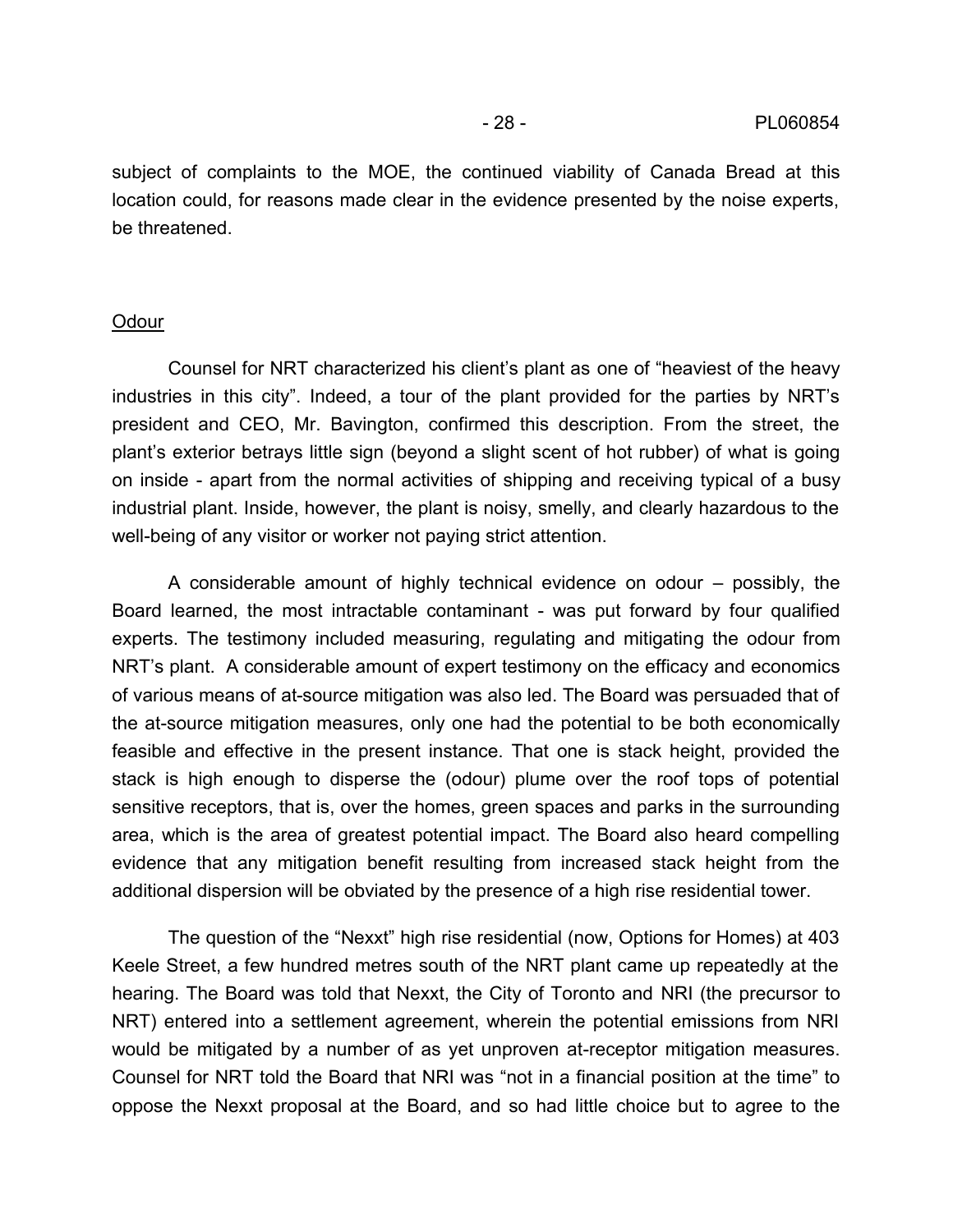settlement when it was presented. In his final argument, counsel for NRT, Mr. Harbell, explained that agreeing to the Nexxt settlement in the first place was "a mistake" that his client did not intend to compound by staying silent before the Terrasan proposal.

A similar line of reasoning was applied in response to Mr. Barnett's suggestion that the cat has, in effect, already been let out of the bag with the approval and development of both the Tribute Homes on the site of the former Maple Leaf Foods plant (immediately west of the subject site across St. Clair Avenue West) and the stacked townhouse development directly north of the subject site across St. Clair Avenue West. The Board heard evidence from odour experts, Mr. Complin (for NRT) and Mr. Geisberger (for Canada Bread) that the present situation of the proposed towers is entirely different because these two residential developments comprise low rise dwellings, which are a maximum of 2 and ½ storeys. In this case, the odour plume from NRT, by then considerably dispersed, does not touch ground until well past these (relatively new) homes. Again, the Board was shown convincing evidence both in the form of diagrams and numbers that the negative impact of the odour plume on the proposed Terrasan high rises would be significantly greater than on any of the low rise developments in the area.

The Pelham Court high rise rental development was cited by the odour expert for the Appellant, Ms Fitzgerald-Hubble. She claimed that there have been few, if any, complaints from the Pelham Court residents regarding the odour from NRT. The 12 storey Pelham Court apartment building is located about 1/2 km distant (as the crow flies) on Davenport Road. The Board declined to accept the rationale put forward by counsel for the Appellant that because nobody at Pelham Court has ever formally complained about odours from NRT, the odours must not have an adverse impact on them. The implication here is that owners of the new condominium suites on the Terrasan site will not complain about odours either.

The Board finds the opinion evidence of the experts that there is no economical way for either Canada Bread or NRT to eliminate odour emissions at source to be very convincing. It was explained that even though the odours can be kept out of the suites – especially those occupying the higher levels of the two proposed residential buildings - it cannot be kept out of the outside amenity areas, including the recreation area on the roof of the parking structure since these areas will be fully exposed to the elements.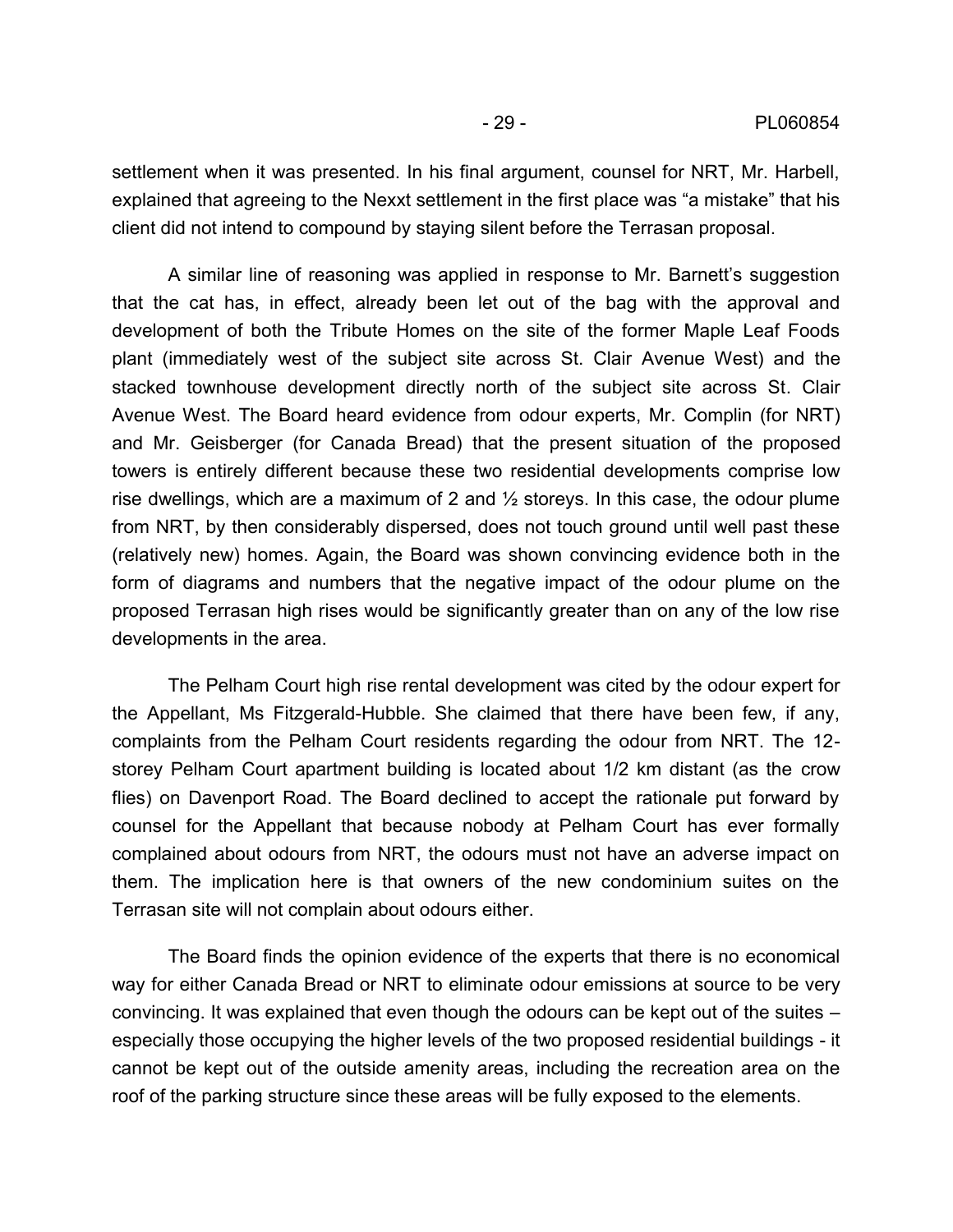The Board finds that the underlying question in this case is not whether the proposed development *can* be made compatible with the surrounding industrial uses from a habitability standpoint, but whether it *should* be. It also agrees with the expert testimony from the respondents' planning witnesses that the need to protect the existing industry and the jobs they represent should take precedence over the Terrasan's need or wish to maximize potential returns on its investment in the subject property.

The Board finds persuasive the land use planning conclusions of Mr. Butler and Mr. Morrison that the Terrasan proposal will not produce a liveable environment for its future inhabitants, who will be forced to keep their windows closed in order for the building air conditioning and carbon filtration systems to work. Residents will, in essence, have to hold their noses when they go outside during those times when the wind is blowing a certain way or, worse, the Board learned, when it was not blowing at all. During those times, the odours will not dissipate when they leave the stack but rather will settle to the ground around the towers.

The Board found the testimony of both Mr. G. Bavington, the president and CEO of NRT Technologies, and Mr. R. Liberatore, general manager of Canada Bread's Cawthra Avenue bakery to be particularly persuasive.

Mr. Liberatore explained that, in the warm weather (bar-bq) months, his plant operates around the clock, not only emitting both the generally, but not always to everyone, pleasant odour of baking bread from its rooftop stacks, but also creating commotion on Cawthra Avenue shunting its tractor trailers in and out of loading bays and sometimes receiving noisy flour blower trucks in the middle of the night. Neither of these potential contaminants – the odour from the ovens and the blower truck noise – is easily mitigated at source. In fact, he testified, if he were required by the MOE to mitigate at source, the cost of the new equipment required could well lead to his plant (that has operated on the current site for decades) shutting down completely. This would throw "hundreds of people" out of work, he said.

In his testimony, Mr. Bavington began by recounting to the Board the history of his company over its 80-year existence on the same site in Toronto. He then took the Board through the steps whereby used tires collected around the GTA and scrap rubber from places like China and India are converted into valuable new products, which are mainly exported for use by both the automotive and the building products industries.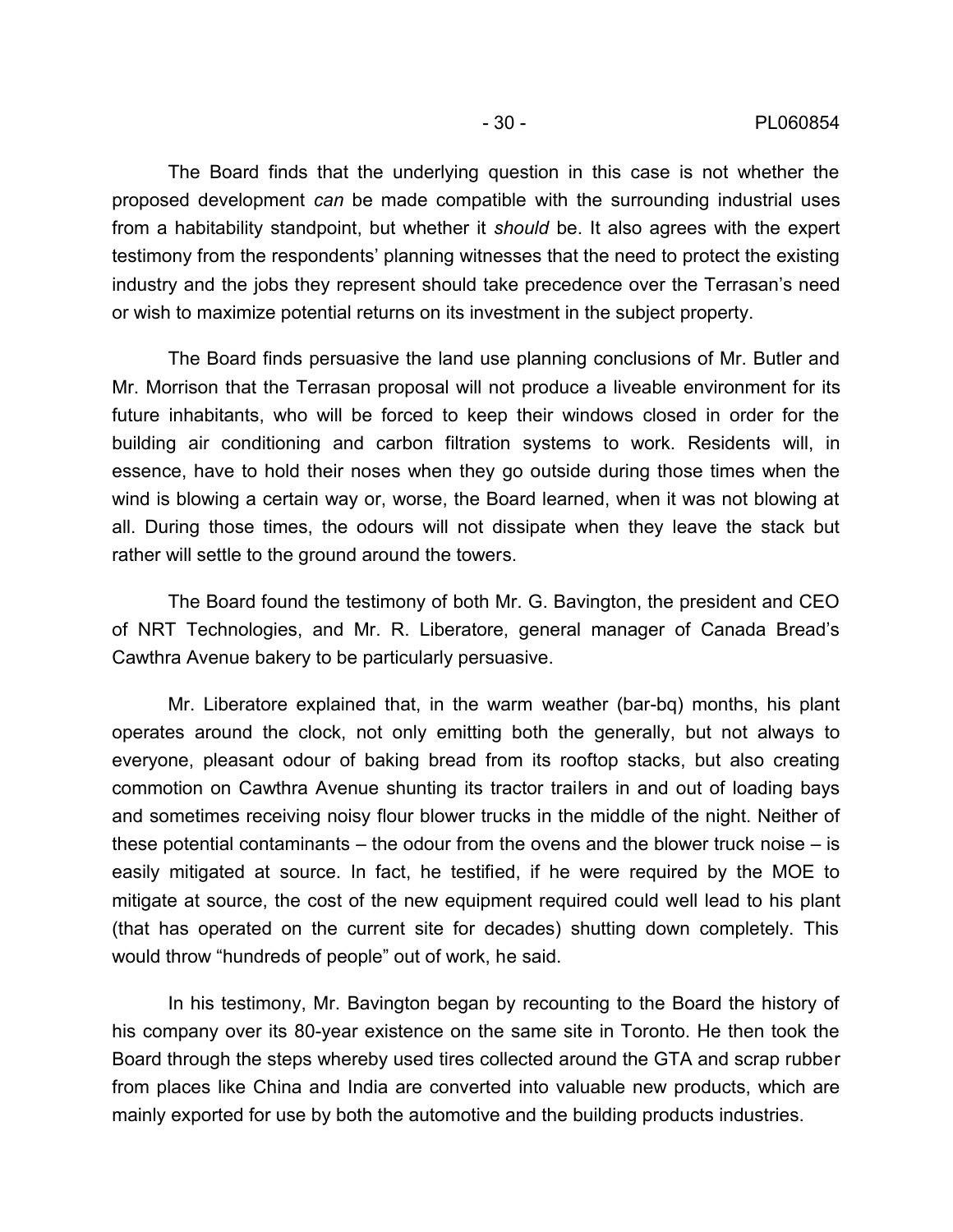Mr. Bavington stated that the existence of high rise towers in the Cawthra Avenue Sub-area close to the NRT plant "would mean the end of his plant's operations" with the attendant loss of "several hundred well-paid, highly desirable, union jobs". Of this, he stated, he had no doubts or illusions and cited his company's experience in other locations over the past 80 years in trying to achieve compatibility with nearby sensitive uses. He told the Board that the past ten years have been especially difficult for NRT not least because non-industrial (but not even "sensitive") uses keep setting up or trying to set up in close proximity to his operations. These users then complain to the MOE that NRT represents an unacceptable annoyance. He said that planned expansion of its 24/7 operations in the Portlands industrial district was thwarted both by the proposed FilmPort facility and by the complaints of the patrons and management of the Docks nightclub. He claims this experience, as much as anything that has happened over the years, soured him against the possibility of NRT's ever coexisting peacefully with any non-industrial use let alone any sensitive use like a new high rise tower. His testimony was not contradicted by the Appellant.

The Board finds that companies such as NRT to be especially valuable to this City as they form the backbone of a nascent, and essential, solid waste recycling industry. They perform an exceedingly valuable service not only to the natural environment by keeping tires out of landfills but also to the broader community since jobs like those at NRT are mostly filled by relative newcomers to Canada who use them to establish an economic foothold in this country.

The Board is of a similar view to Mr. Bavington that these so-called "dirty" industries can only function under a regulatory regime where land use policies protecting their right to exist are rigorously enforced.

The Appellants argue that the at-receptor mitigation measures proposed would preclude complaints and, therefore, MOE action. Attractive as that argument is, the Board was persuaded by the testimony of Mr. Bavington that odour complaints will inevitably follow high rise residential development in the Cawthra Avenue Sub-area. Within a few years, this will mean the demise of NRT's operations in the area. And, as soon as NRT announces its intention to leave, the other industrial uses in the Cawthra Avenue Sub-area will surely pull up their stakes as well. The Board finds that allowing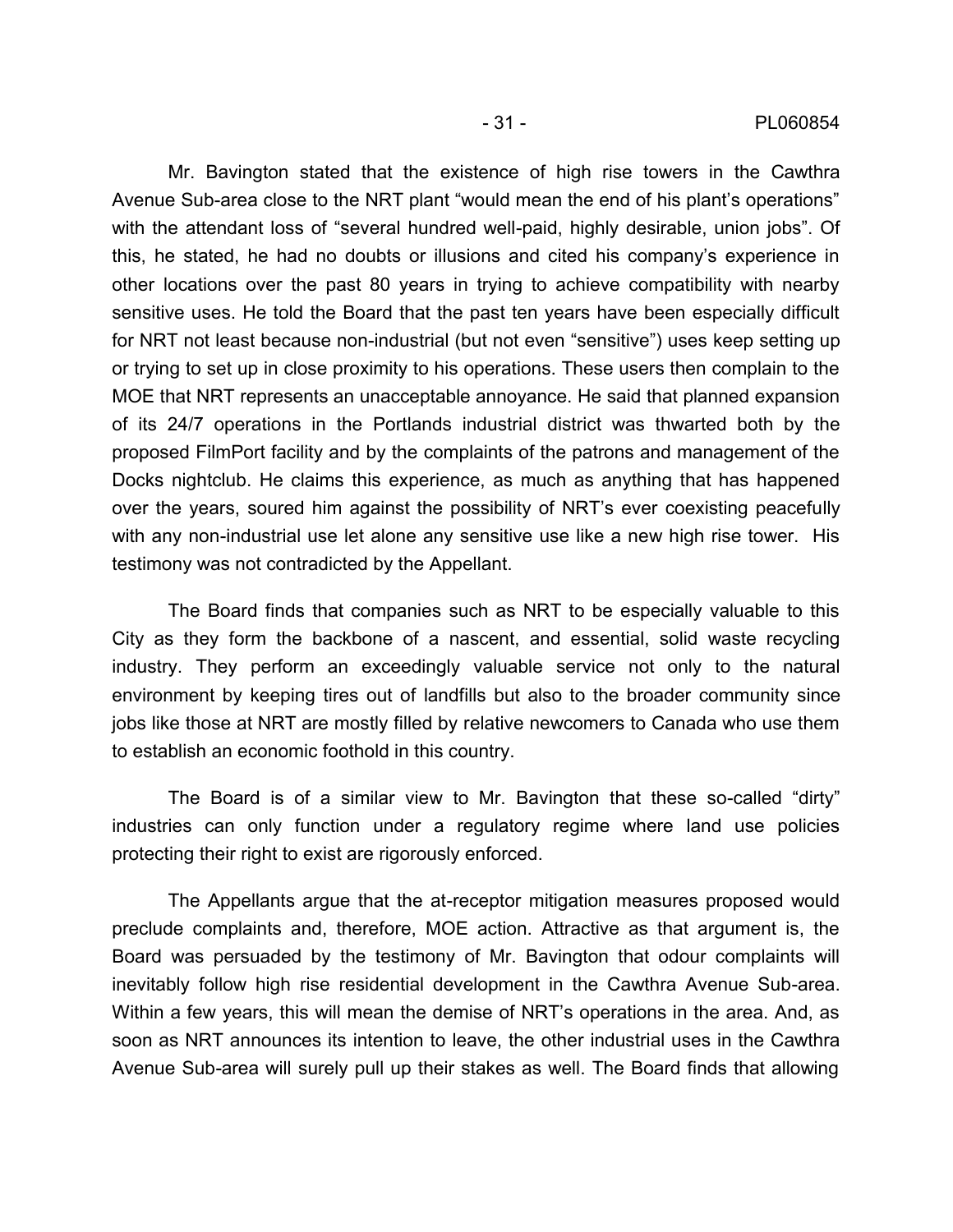the conversion of the subject site would in all likelihood mean the end of NRT's and, possibly, Canada Bread's operations in the area.

The Board understands that it is not inconceivable for residential and many types of employment uses (both office and industrial) to be located in close proximity to one another as was pointed out by more than one of the witnesses for the Appellant.

However, the Board finds it would be imprudent in this instance where the presence of NRT especially, would, from the evidence, appear to be incompatible in the extreme with the proposed high rise residential uses on the Terrasan site. If the Terrasan proposal were allowed to go ahead, the disruption of the normal business of not only NRT and Canada Bread but possibly also that of Topper Linen and a half dozen or more of the smaller industries in the area will be adversely impacted. In many cases, these companies have conducted business uninterrupted for decades in the Cawthra Avenue Sub-area. The result of their dislocation would mean the loss of hundreds of industrial jobs to the central City and the disruption of perhaps thousands of lives that directly depend on those jobs.

After consideration of all the evidence presented on this question and notwithstanding Mr. Barnett's contention that good planning always involves balancing opposing interests, the Board finds the proposed high rise development on the subject property to be incompatible with the existing industrial-type employment uses in the immediate area, and that such incompatibility works against the liveability of the proposed residential towers.

From the evidence presented, it would appear that so long as the Terrasan site remains vacant, the threat to NRT's operations will continue. The Board therefore urges Terrasan to work with the City and with its neighbours in the Cawthra Avenue Sub-area to come up with a suitable employment use for the subject site.

#### **Precedents**

Counsel for the parties each cited a number of precedents in support of their arguments. After close review of all of the precedents named, the Board finds two to be particularly germane to the facts of this case.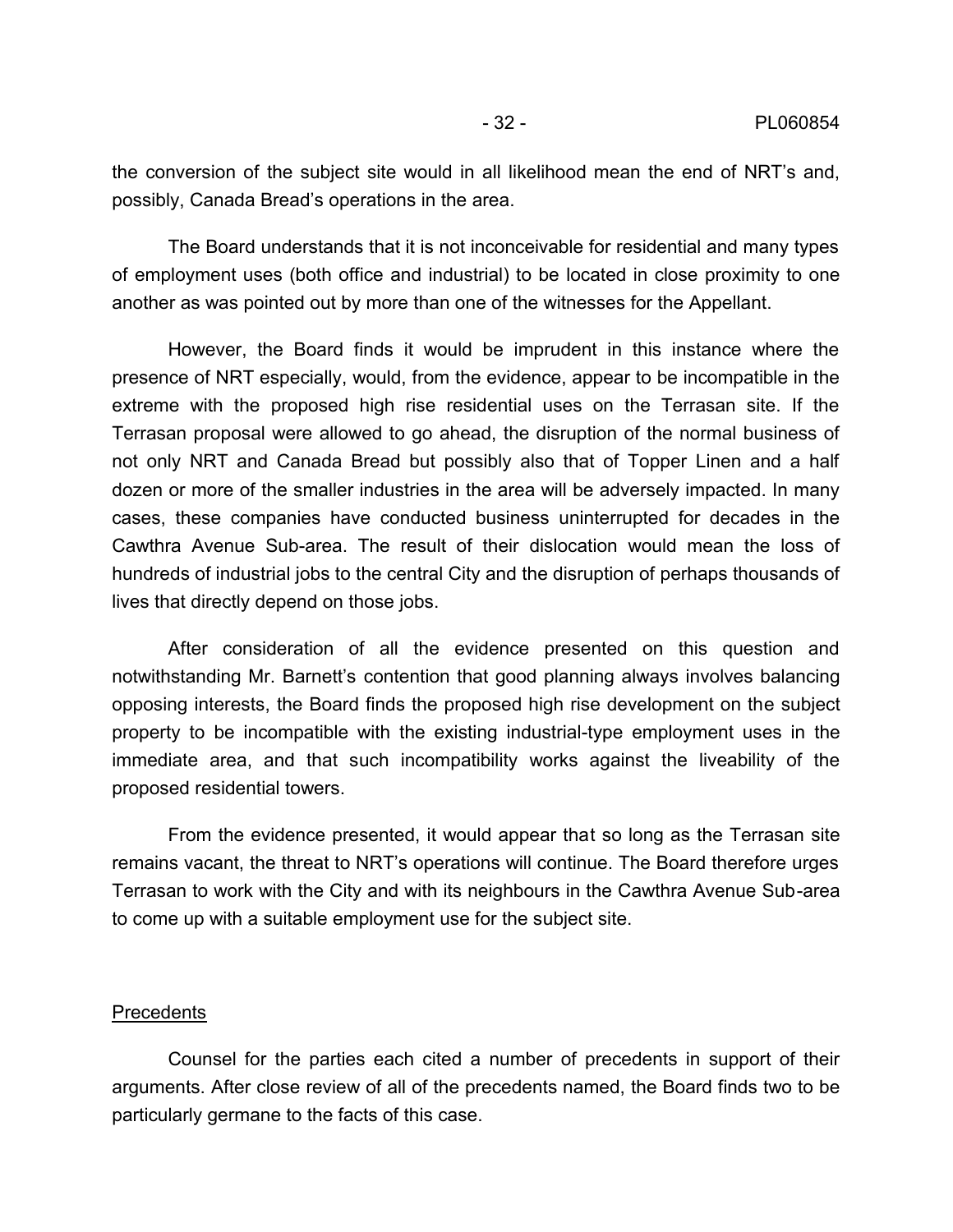The first, the 2005 OMB hearing into *Campus 2000 Developments* v. *Richmond Hill (Town)* OMBR 412 has already been cited above. The second, which is the 2004 OMB hearing into the matter of *Jannock Properties Ltd.* v. *Mississauga (City)* OMBD No. 202 represents a landmark in the area of employment land conversion. This panel read it with great interest and notes, in particular, Member P.L. Wyger's comments in paragraphs 119, 122, and 123:

In paragraph 119, Member Wyger finds that "the (Appellant's) proposed residential designation on this (industrial) site constitutes a significant and fundamental change to the basic structure of the City of Mississauga Official Plan." This panel of the Board finds the Terrasan proposal represents a similarly fundamental change to the basic structure of the City of Toronto Official Plan.

In paragraph 122, Member Wyger points out that "the Ontario Municipal Board understands and appreciates the significance of Official Plans and recognizes the important role they play within the policy planning framework of this province. The City's right to create and maintain its own vision for the direction of future growth is respected and valued. The Board recognizes that to a large extent the public interest is defined by the municipality and is articulated through the formulation of Official Plan policies."

With Member Wyger, this panel of the Board also recognizes the importance of the City of Toronto Official Plan in determining how the Junction Employment Area develops, and what role the Cawthra Avenue Sub-area plays in the total scheme. It has not been proven that City of Toronto Council has ever wavered in its reliance on the Official Plan in this instance, and in its conviction that the subject property should be preserved and protected for present and future employment uses.

In paragraph 123, Member Wyger notes that "The Board has had a long history of not interfering with or setting aside Official Plan designations lightly." … (Such changes) must correspond to the public interest. The Board must be satisfied that on balance the change will create a good planning result." This panel of the Board agrees with that principle.